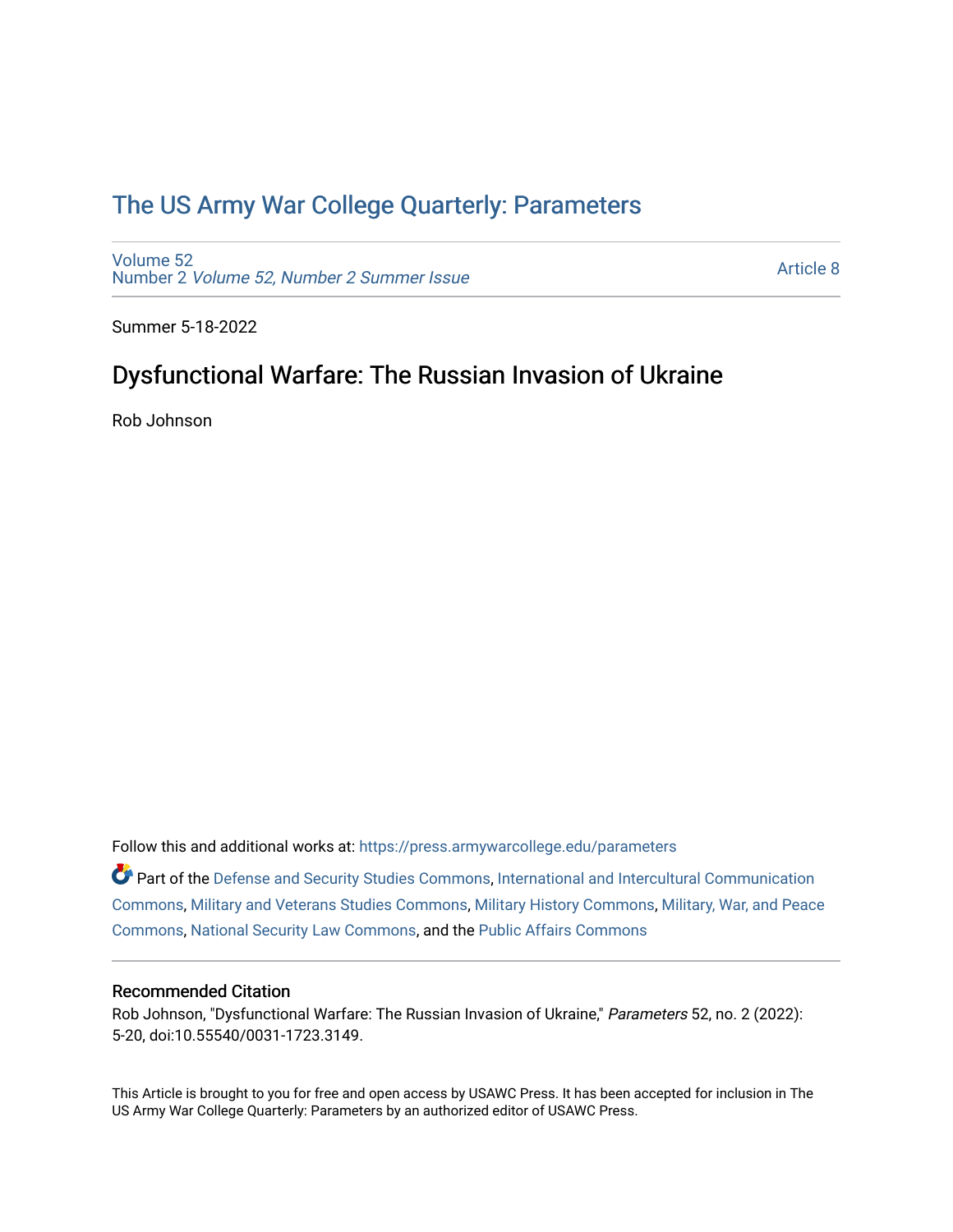## **Dysfunctional Warfare: The Russian Invasion of Ukraine**

Rob Johnson ©2022 Rob Johnson

ABSTRACT: Russia's invasion of Ukraine was based on false premises, faulty assumptions, and a weak strategy. As the conflict has unfolded, heavy losses have imposed a strain on available Russian manpower. The Russian army reached a culminating point outside Kyiv and has exhibited little sign of operational learning. By contrast, Ukrainians have fought an existential war, making good use of dispersed light infantry tactics with high motivation levels. Western support has allowed them to compensate for their deficiencies in armaments and munitions. This commentary also shows military and policy leaders how the political context continues to impose limitations on the Ukrainians.

**Keywords: Russia, Ukraine, Vladimir Putin, Volodymyr Zelensky, dysfunctional warfare**

s early as February 28, 2022, just four days into the war, RIA Novosti accidentally leaked Russian President Vladimir Putin's stated objectives.<sup>1</sup> It seems Putin intended to secure Kyiv in just two days and announce on February 26 that a new world order had been ushered in. The rapid takeover of Ukraine was supposed to have presented the West with a fait accompli, like operations in Belarus and Kazakhstan, but also a new, more robust Russian foreign policy. Putin aimed to end Western global domination and abolish its rules and claimed "Anglo-Saxons" rule the West, so the "German project" to run Europe represented a challenge to them. He forecast a split between Europe and the Anglo-Saxons was inevitable, stated Russia was in a conflict with the West, and argued in the planned statement that "Greater Russia" (including Ukraine and Belarus) had returned to its "rightful position" as a world power. He believed the challenge to the West would prove irresistible.

The statement seems to confirm that Putin aims to conquer Ukraine in its entirety, annex the territory, and position conventional forces on the borders of Ukraine and Belarus before moving nuclear forces into Belarus to counter NATO. At this point, some pundits think Putin is unhinged, however, a long-term analysis of his motives indicates he is consistently aggressive. His actions, in his estimation, are the culmination of brinkmanship and military preparations that have paid dividends over 20 years:

<sup>1.</sup> Alistair Coleman, "Ukraine Crisis: Russian News Agency Deletes Victory Editorial," *BBC News* (website), February 28, 2022, [https://www.bbc.co.uk/news/technology-60562240;](https://www.bbc.co.uk/news/technology-60562240) Peter Akopov, "The New World Order," Frontier Post (website), n.d., <https://thefrontierpost.com/the-new-world-order/>; and *[https://web.archive.org](https://web.archive.org /web/20220226051154/https://ria.ru/20220226/Rossiya-1775162336.htm) [/web/20220226051154/https://ria.ru/20220226/Rossiya-1775162336.htm](https://web.archive.org /web/20220226051154/https://ria.ru/20220226/Rossiya-1775162336.htm)*.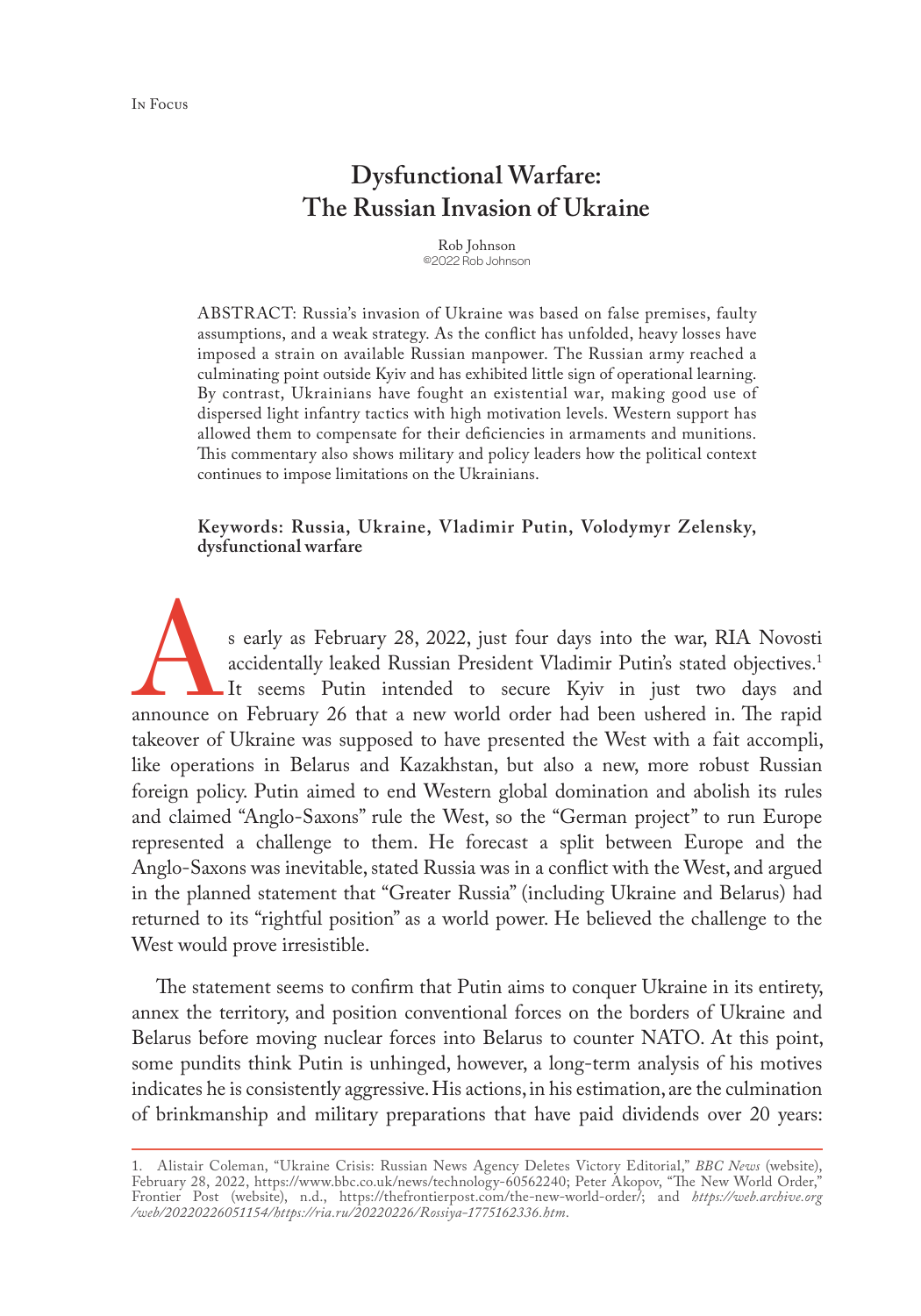#### 6 Parameters 52(2) Summer 2022

subduing Chechnya, preventing Georgia from joining NATO, intimidating the Baltic countries, seizing Crimea and the Donbas, crushing democratic movements in Belarus and Kazakhstan, and persuading the West not to interfere with his "near abroad," including his ally Bashar al-Assad of Syria.

The Russian leader and his elites think in terms of geography and military strength, not public opinion or international diplomacy. To Putin, only elite opinions matter. The masses and small countries are expected to fall into line with the Great Powers. In his interpretation of the world, status is measured only by size and strength.<sup>2</sup>

Putin believes the West has "expanded'' geographically at Russia's expense, and he does not accept that Eastern Europe popular opinion voluntarily joined NATO. For him, democratic movements are the orchestration of covert forces. For Russian leaders, "color revolutions" are not genuine public uprisings. They are the products of US and Western operations and information warfare, a view they hold because that is how they would use them. For Putin, the West has been dismantling threats to its global domination (including Iran, Iraq, Libya, and Syria) through revolution, invasion, and economic tools—and he believed Russia was the next target. In his calculus, Russia and China are the only powers that can stand against the West.3

This outlook explains Putin's demands to the United States and the Europeans on December 17, 2021. He called for the establishment of a Russian sphere of influence over Eastern and Southeastern Europe; the suppression of the Caucasus and Central Asia; and the construction of a new global order, where Russia and China act as replacements for the West and the Western world is confined to the Atlantic. These grandiose ambitions were supposed to be expressions of power, but they looked like statements of fear. Putin, fearful of popular, democratic protests and movements and globalization, favors autarky. He fears Western technological advances that threaten to leave Russia as a declining state. After the humiliating end of the Cold War, he is afraid of losing the chance to resurrect Russia's power.<sup>4</sup>

The result is an unnecessary, illegal, and immoral war that serves no purpose and deprives Putin of achieving his ambitions. Far from a demilitarized Eastern Europe to "guarantee security" for Russia, European countries have announced their desire for greater security through rearmament. If stability at home had been

<sup>2.</sup> Keir Giles, *Moscow Rules: What Drives Russia to Confront the West* (Chatham House Insights Series, Brookings Institution, 2018); and Mark Galeotti, *We Need to Talk about Putin: How the West Gets Him Wrong* (London: Ebury, 2019).

<sup>3.</sup> Bruno Maçães, "'Russia Cannot Afford to Lose, So We Need a Kind of a Victory': Sergey Karaganov on What Putin Wants," *New Statesman* (website), April 6, 2022, [https://www.newstatesman.com/world/europe](https://www.newstatesman.com/world/europe/ukraine /2022/04/russia-cannot-afford-to-lose-so-we-need-a-kind-of-a-victory-sergey-karaganov-on-what-putin-wants) /ukraine / 2022 / [04/russia-cannot-afford-to-lose-so-we-need-a-kind-of-a-victory-sergey-karaganov-on-what](https://www.newstatesman.com/world/europe/ukraine /2022/04/russia-cannot-afford-to-lose-so-we-need-a-kind-of-a-victory-sergey-karaganov-on-what-putin-wants) [-putin-wants](https://www.newstatesman.com/world/europe/ukraine /2022/04/russia-cannot-afford-to-lose-so-we-need-a-kind-of-a-victory-sergey-karaganov-on-what-putin-wants).

<sup>4.</sup> Vladimir Putin, "Address by the President of the Russian Federation, February 21, 2022," *Executive Intelligence Review* 49, no. 9 (March 4, 2022): 5–17, [https://larouchepub.com/eiw/public/2022/](https://larouchepub.com/eiw/public/2022/eirv49n09-20220304/eirv49n09-20220304_005-address_by_the_president_of_the.pdf) [eirv49n09-20220304/eirv49n09-20220304\\_005-address\\_by\\_the\\_president\\_of\\_the.pdf](https://larouchepub.com/eiw/public/2022/eirv49n09-20220304/eirv49n09-20220304_005-address_by_the_president_of_the.pdf).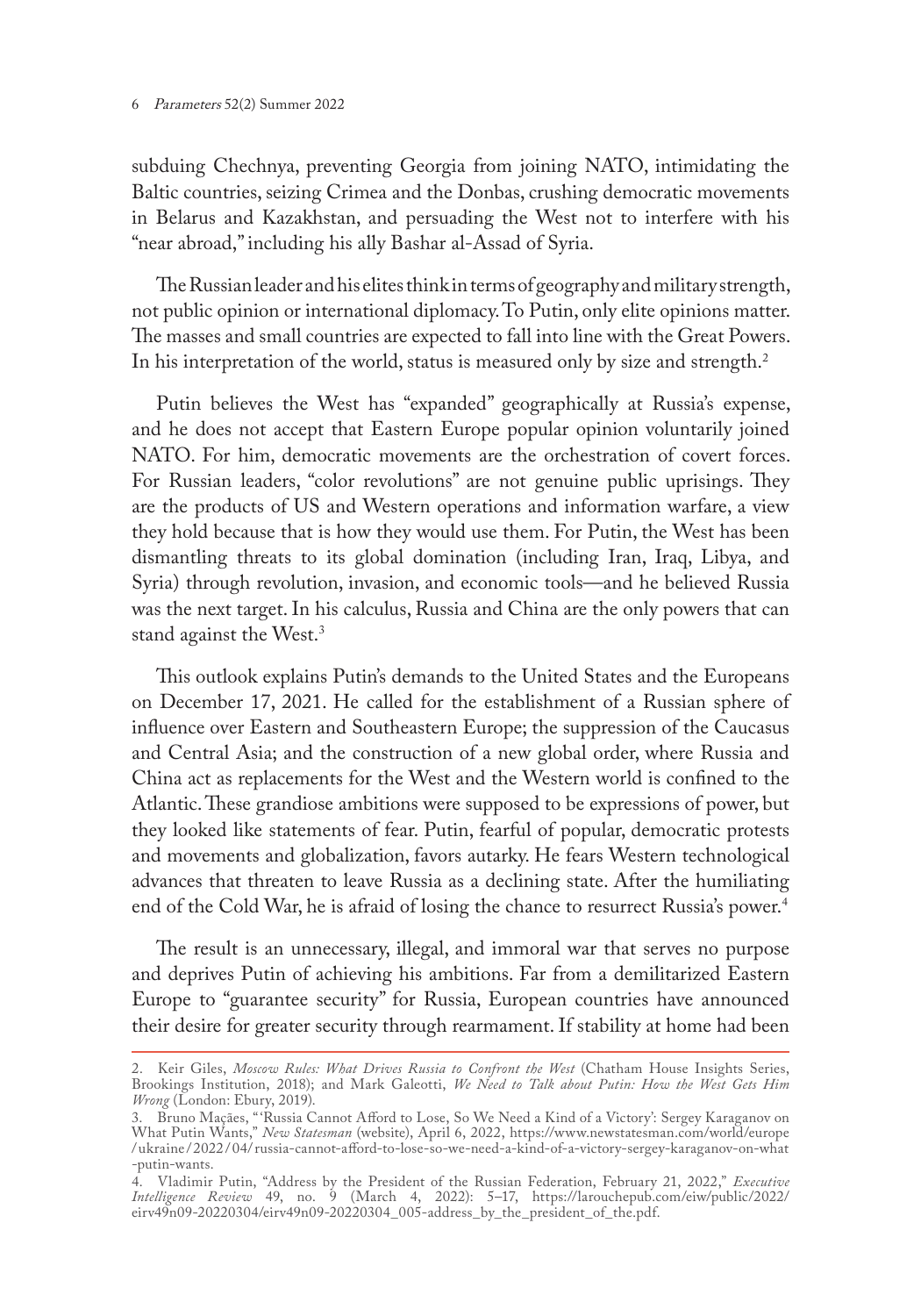the objective, Putin failed. He faces the most significant wave of protests of his entire administration. If he wanted to make Russia a great and respected power, then the economic consequences of his decision have proven disastrous, and the country's reputation lies in tatters. Even if he can win battles in Ukraine, the war has been a strategic failure from the start.

### **Dysfunctionality in the Tactical-Operational Dimension**

The initial Russian plan to seize Kyiv in a lightning coup de main air assault operation at Hostomel Airport, reinforced by the rapid drive of armored columns from the Belarusian border, failed because of the quick reactions and determined resistance of the Ukrainian forces and Russia's failure to neutralize Ukrainian air defense.5 The expected blitzkrieg faltered as the Ukrainians destroyed vehicles at a significant rate along predictable routes. The forward elements of the Russian army outstripped their logistics. Some vehicles broke down, others ran out of fuel, and troops began looting to find food. Attempts to move into Ukraine along multiple axes left each element deficient in air defense, close-air support, and electronic warfare capabilities. In some cases, communications at the battalion level were dependent on civilian commercial equipment. The Russian army stalled despite a year of preparations, and the initial offensive failed.

There are a host of other more significant problems in the functioning of the Russian army. Ukraine is winning the information war in the West, which is not surprising given Russia's breach of international law. At the UN, despite holding the chair of the Security Council, Russia was humiliated, its justification of a "special military operation" exposed as a blatant rupture of jus ad bellum. Its subsequent conduct has trampled over customary international law, the law of armed conflict, and jus in bello. The UN General Assembly voted overwhelmingly to condemn Russia's actions.<sup>6</sup> Only a handful of states abstained. Significantly, one of those states was China, which appears to have been complicit insofar as Beijing knew in advance of Putin's plans.

On the ground, the Ukrainian resistance and President Volodymyr Zelensky's dignified yet impassioned leadership drew global admiration. The Ukrainian troops at Chernihiv prevented the capture of the main route toward Kyiv for a week. Kharkiv's resistance also proved effective. One or two Russian units that penetrated the city were practically wiped out, and commentators remarked

<sup>5.</sup> Natasha Bertrand (@NatashaBertrand), "Breaking: @mchancecnn with Russian Forces at the Antonov Airport about 15 Miles outside of Kyiv. 'These Troops You Can See over Here, They Are Russian Airborne Forces. They Have Taken This Airport,'" video clip, Twitter, February 24, 2022, 9:06 AM, [https://twitter.com](https://twitter.com/i/status/1496849053824471041) [/i/status/1496849053824471041.](https://twitter.com/i/status/1496849053824471041)

<sup>6.</sup> "General Assembly Resolution Demands End to Russian Offensive in Ukraine," United Nations (website), March 2, 2022, https://news.un.org/en/story/2022/03/1113152; and ''UN General Assembly Votes to Suspend Russia from the Human Rights Council,'' United Nations (website), April 7, 2022, [https://news.un.org/en](https://news.un.org/en/story/2022/04/1115782) [/story/2022/04/1115782](https://news.un.org/en/story/2022/04/1115782).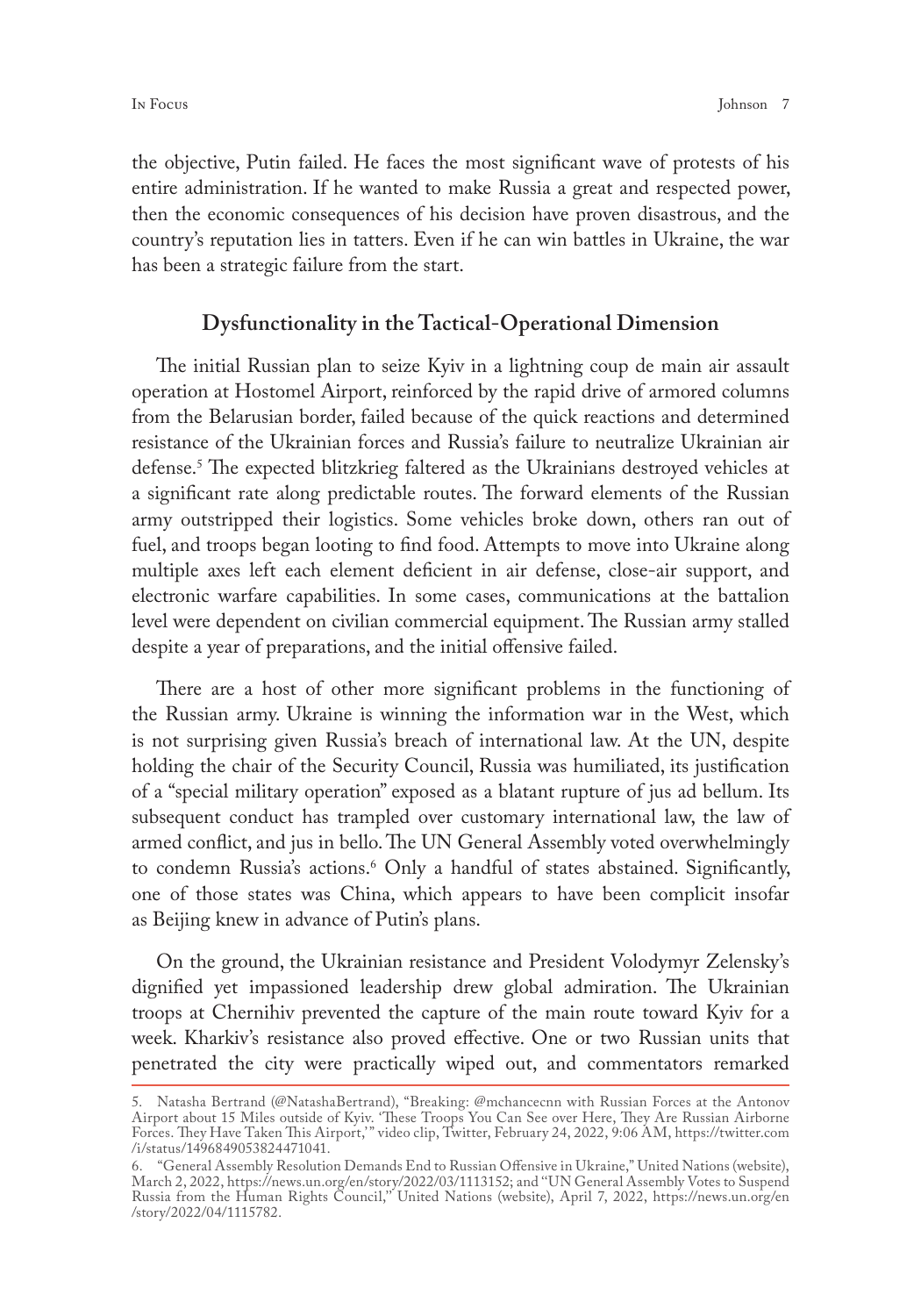how similar the Russian setbacks were to the fate of their forces in the First Chechen War<sup>7</sup>

Russia had pinned so much hope on the success of its coup de main that it did not open the offensive with overwhelming fires, as its military doctrine requires. This decision was a political gamble to seize the capital rapidly and decapitate the Zelensky government, just as the Soviets had done in Czechoslovakia in 1968 and Kabul in 1979. Russia's failure to use considerable firepower, except to create confusion, meant even the poorly prepared Ukrainian defenses, including air defenses, remained intact. What emerged was that the Russian air force close-air support had either failed or was inadequate.8 Subsequently, it appears there was a lack of coordination capabilities with ground forces and suggestions that Russian pilots either could not communicate with ground elements or were concerned their side might shoot them down.

The assembly of battalion tactical groups was too weak to penetrate far.<sup>9</sup> The attrition of losses or breakdowns caused much-smaller units to arrive piecemeal at their objectives, with disastrous results. The vast columns of road-bound vehicles heading toward Kyiv were thus halted, offering a ripe target for Ukrainian drone or air attacks. It took more than a week to sort out the confusion, bring up fuel and supplies, and reorganize the column to permit access to armor and artillery. There was evident confusion and frustration on the Russian side, and their solution was to use massive volumes of firepower to clear routes and reduce urban areas.

The Ukrainian resistance has come as a shock. Russian prisoners and intercepted communications revealed they thought the Ukrainians would greet them as liberators. Western military specialists have been surprised by another factor. Russian drills at the tactical level were of a lower standard than expected.<sup>10</sup> Basic battle skills (such as alertness, logistics management, and moving tactically across the terrain to avoid casualties) were substandard, and evidence suggests a significant lack of discipline. Observers noted Russian troops remained mounted

<sup>7.</sup> Mariya Petkova, ''Will Ukraine Be the Next Chechnya?," *Al Jazeera* (website), March 29, 2022, [https://www](https://www.aljazeera.com/news/2022/3/29/will-ukraine-be-the-next-chechnya) [.aljazeera.com/news/2022/3/29/will-ukraine-be-the-next-chechnya;](https://www.aljazeera.com/news/2022/3/29/will-ukraine-be-the-next-chechnya) and see also David P. Dilegge, ''View from the Wolves' Den: The Chechens and Urban Operations," *Small Wars Journal* (website), n.d. (2005–07 content), <https://smallwarsjournal.com/documents/wolvesden.htm>.

<sup>8.</sup> Justin Bronk, "The Mysterious Case of the Missing Russian Air Force," RUSI (website), February 28, 2022, [https://rusi.org/explore-our-research/publications/commentary/mysterious-case-missing](https://rusi.org/explore-our-research/publications/commentary/mysterious-case-missing-russian-air-force) [-russian-air-force.](https://rusi.org/explore-our-research/publications/commentary/mysterious-case-missing-russian-air-force)

<sup>9.</sup> For strengths and weaknesses, see Nicolas J. Fiore, "Defeating the Russian Battalion Tactical Group," *ARMOR*, Spring 2017, [https://www.benning.army.mil/armor/eARMOR/content/issues/2017](
https://www.benning.army.mil/armor/eARMOR/content/issues/2017/Spring/2Fiore17.pdf#:~:text=The%20Russian%20battalion%20tactical%20group%20%28BTG%29%20is%2 a,firepower%2C%20electronic%20warfare%20%28EW%29%20and%20air-defense%20artillery%28ADA%29
) [/Spring/2Fiore17.pdf#:~:text=The%20Russian%20battalion%20tactical%20group%20%28BTG%29%20is%2](
https://www.benning.army.mil/armor/eARMOR/content/issues/2017/Spring/2Fiore17.pdf#:~:text=The%20Russian%20battalion%20tactical%20group%20%28BTG%29%20is%2 a,firepower%2C%20electronic%20warfare%20%28EW%29%20and%20air-defense%20artillery%28ADA%29
) [0a,firepower%2C%20electronic%20warfare%20%28EW%29%20and%20air-defense%20artillery%20%28A](
https://www.benning.army.mil/armor/eARMOR/content/issues/2017/Spring/2Fiore17.pdf#:~:text=The%20Russian%20battalion%20tactical%20group%20%28BTG%29%20is%2 a,firepower%2C%20electronic%20warfare%20%28EW%29%20and%20air-defense%20artillery%28ADA%29
) [DA%29](
https://www.benning.army.mil/armor/eARMOR/content/issues/2017/Spring/2Fiore17.pdf#:~:text=The%20Russian%20battalion%20tactical%20group%20%28BTG%29%20is%2 a,firepower%2C%20electronic%20warfare%20%28EW%29%20and%20air-defense%20artillery%28ADA%29
).

<sup>10.</sup> Fred Kaplan, ''No, You're Not Imagining It: Russia's Army Is Inept," *Slate* (website), February 28, 2022, <https://slate.com/news-and-politics/2022/02/no-youre-not-imagining-it-russias-army-is-inept.html>.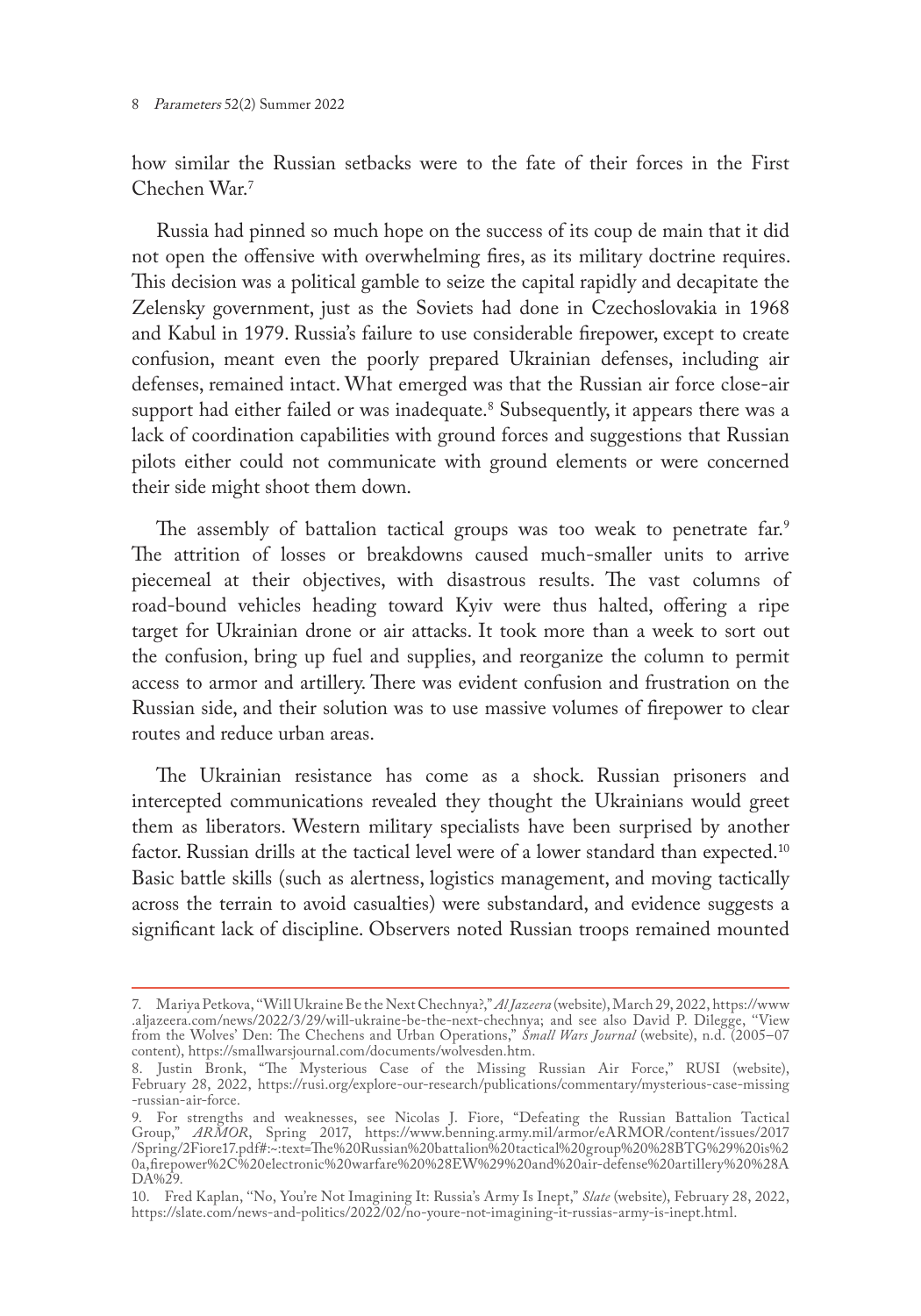in vehicles and did not dismount to support their tanks.<sup>11</sup> This failure meant the Ukrainians, with both advanced antitank guided weapons and basic antitank weapons, were effective.

Russian tactical errors have assisted Ukraine's ''defense in depth,'' absorbing Russian strength by fighting deeper inside their territory. Ukrainian forces have chosen to contest every axis, and in the north, they have been successful, though it has proven harder to hold on in the south. Ordinarily, the Russian army would pulverize any resistance with artillery, but its attempt to thrust deep into the country has given the Ukrainians the opportunity to slow the advance.

Against the greater number of Russian forces, the Ukrainian strategy has become reliant on resistance in urban areas where its forces can inflict heavy losses. Held up, Russian commanders have tried surrounding and bombarding cities, leaving supply lines vulnerable to rural interdiction by smaller groups of Ukrainian troops. It is evident the Russian response, as they have done in Syria, will be the deliberate destruction of cities and towns. The humanitarian consequences have been harrowing and have deepened Ukrainian determination and Western empathy.

Russia has been surprised by the spirited public protests and unhappy receptions from formerly pro-Russian Ukrainians its occupation forces have met. There have been two responses by Moscow. First, *Rosgvardiya* troops, whose sole task is robust internal security, have moved to occupy eastern provinces. Second, Russia attempted to stage a fake popular "welcome" in Kherson soon after it fell. As in other false-flag operations, the action failed because it was exposed. On March 13, Russian forces detained Kherson's mayor and staged a declaration of a Kherson People's Republic to emulate the Luhansk and Donetsk model. This act has reinforced suspicions that Putin intended to overrun and expunge Ukraine as a state, with the statelets incorporated into Russia. The Duma has already proposed Luhansk and Donetsk, like Crimea, should be incorporated, a request Putin was only too glad to accept.<sup>12</sup>

Russian Special Forces then launched assaults, air attacks, and missile strikes on Ukrainian gas, oil, and energy installations located around the country to degrade resistance. There was considerable alarm when the fighting led to the bombardment of the Zaporizhzhya nuclear plant.<sup>13</sup> The International Atomic Energy Agency and the UN held emergency sessions as the threat of radiation

<sup>11.</sup> Mark Antonio Wright, ''Why the Russian Military Is Floundering in Ukraine," *New York Post* (website), March 9, 2022, [https://nypost.com/2022/03/09/why-the-russian-military-is-floundering-in](https://nypost.com/2022/03/09/why-the-russian-military-is-floundering-in-ukraine/) [-ukraine/.](https://nypost.com/2022/03/09/why-the-russian-military-is-floundering-in-ukraine/)

<sup>12.</sup> ''Ukraine: Putin Announces Donetsk and Luhansk Recognition," *BBC News* (website), February 21, 2022, <https://www.bbc.co.uk/news/av/world-europe-60470900>.

<sup>13.</sup> "Ukraine Nuclear Plant: Russia in Control after Shelling," *BBC News* (website), March 4, 2022, <https://www.bbc.co.uk/news/world-europe-60613438>.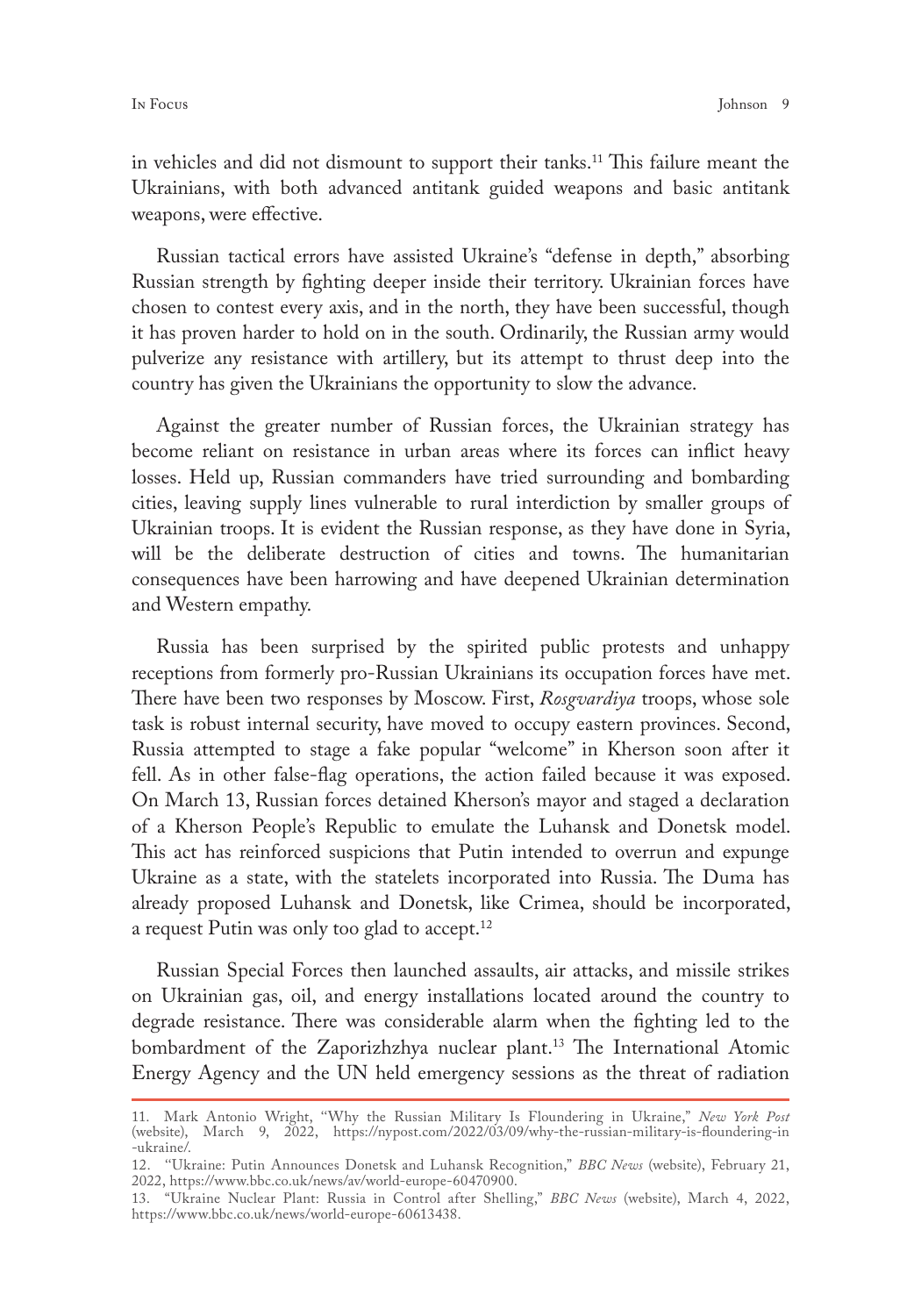leaks intensified. Nevertheless, the Russians continued shelling and airstrikes, believing concerns for civilian safety would weaken Ukrainian resolve.

Ukrainians, however, continue to put up fierce resistance, particularly at Sumy, Irpin, and Chernihiv. In one episode, Ukrainian troops infiltrated Russian lines and used handheld antitank missiles against a train carrying fuel for Russian armored vehicles.14 A surface-to-surface missile struck a military airfield just inside Russia.15 Audacious helicopter attacks hit Belgorod oil storage facilities twice in two weeks.<sup>16</sup> Zelensky has continued to urge more vociferously than ever that the West should supply antiaircraft systems, provide more munitions, and prevent Russia's use of the skies.17

Russia conducted amphibious landings 18 miles (30 kilometers) from Mariupol to secure the Black Sea coast, one of its early operational objectives. Resistance, however, continued though the Russians surrounded the city at the end of the first week. Russia is subsequently in breach of the law of armed conflict—shutting off electricity and, therefore, water supply and power generation for hospitals. The Russians have conducted intensive bombardments of civilian areas. Several attempts to provide a safe evacuation for civilians have failed because shelling has continued, destroying evacuation transport. A particularly tragic case, Mariupol points to the intimidatory optics Putin has tried to use to force the Ukrainians into capitulation. The decision to destroy and cut off the means to survive and bombard the civilian population was deliberate and indicates how Russia will treat other urban areas.18 By contrast, 19 years earlier in Iraq, US forces had been far more precise and efficient than the Russians. The Russian model of urban warfare appears to be a rerun of the war in Syria, with similar levels of destruction.

<sup>14.</sup> ''Russia – Ukraine. The Ukrainians Have Destroyed the Fuel Shipment for the Russian Army. They Also Blew Up Railway Junctions,'' *Polish News* (website), February 27, 2022, [https://polishnews.co.uk](https://polishnews.co.uk/russia-ukraine-the-ukrainians-have-destroyed-the-fuel-shipment-for-the-russian-army-they-also-blew-up-railway-junctions/) [/russia-ukraine-the-ukrainians-have-destroyed-the-fuel-shipment-for-the-russian-army-they-also-blew-up](https://polishnews.co.uk/russia-ukraine-the-ukrainians-have-destroyed-the-fuel-shipment-for-the-russian-army-they-also-blew-up-railway-junctions/) [-railway-junctions/](https://polishnews.co.uk/russia-ukraine-the-ukrainians-have-destroyed-the-fuel-shipment-for-the-russian-army-they-also-blew-up-railway-junctions/).

<sup>15.</sup> ''Ukraine 'Hits Airfield in Russia' in Missile Strike in Blow to Putin after Downing Six Helicopters,'' News Nation USA (website), February 25, 2022, [https://newsnationusa.com/news/world/australia](https://newsnationusa.com/news/world/australia/ukraine-hits-airfield-in-russia-in-missile-strike-in-blow-to-putin-after-downing-six-helicopters/#:~:text=Ukraine%20%E2%80%98hits%20airfield%20in%20Russia%E2%80%99%20in%20missile%20strike,%E2%80%93%20the%20latest%20blow%20to%20Vladimir%20Putin%E2%80%99s%20forces) /ukraine-hits- airfield-in- [russia-in-missile-strike-in-blow-to-putin-after-downing-six-helicopters/#:~:text=](https://newsnationusa.com/news/world/australia/ukraine-hits-airfield-in-russia-in-missile-strike-in-blow-to-putin-after-downing-six-helicopters/#:~:text=Ukraine%20%E2%80%98hits%20airfield%20in%20Russia%E2%80%99%20in%20missile%20strike,%E2%80%93%20the%20latest%20blow%20to%20Vladimir%20Putin%E2%80%99s%20forces) [Ukraine%20%E2%80%98hits%20airfield%20in%20Russia%E2%80%99%20in%20missile%20strike,%E2%](https://newsnationusa.com/news/world/australia/ukraine-hits-airfield-in-russia-in-missile-strike-in-blow-to-putin-after-downing-six-helicopters/#:~:text=Ukraine%20%E2%80%98hits%20airfield%20in%20Russia%E2%80%99%20in%20missile%20strike,%E2%80%93%20the%20latest%20blow%20to%20Vladimir%20Putin%E2%80%99s%20forces) [80%93%20the%20latest%20blow%20to%20Vladimir%20Putin%E2%80%99s%20forces](https://newsnationusa.com/news/world/australia/ukraine-hits-airfield-in-russia-in-missile-strike-in-blow-to-putin-after-downing-six-helicopters/#:~:text=Ukraine%20%E2%80%98hits%20airfield%20in%20Russia%E2%80%99%20in%20missile%20strike,%E2%80%93%20the%20latest%20blow%20to%20Vladimir%20Putin%E2%80%99s%20forces).

<sup>16.</sup> Jake Kwon et al., ''Russia Accuses Ukraine of Helicopter Strikes on Fuel Depot in Russian Territory,'' *CNN* (website) April 1, 2022, [https://edition.cnn.com/2022/04/01/europe/russia-ukraine-belgorod-fire-intl](https://edition.cnn.com/2022/04/01/europe/russia-ukraine-belgorod-fire-intl/index.html) [/index.html](https://edition.cnn.com/2022/04/01/europe/russia-ukraine-belgorod-fire-intl/index.html).

<sup>17.</sup> Ellen Mitchell and Joseph Choi, ''Zelensky Pushes for More Weapons to Fight Russia,'' *Hill* (website), April 13, 2022, [https://thehill.com/policy/defense/3266420-zelensky-pushes-for-more-weapons-to-fight](https://thehill.com/policy/defense/3266420-zelensky-pushes-for-more-weapons-to-fight -russia/) [-russia/](https://thehill.com/policy/defense/3266420-zelensky-pushes-for-more-weapons-to-fight -russia/).

<sup>18.</sup> Pavel Polityuk and Elizabeth Piper, ''Ukraine Says Fighting Rages in Mariupol, Blasts Rattle Kyiv,'' Reuters (website), April 16, 2022, https://www.reuters.com/world/europe/powerful-explosions-heard-kyiv -after-russian-warship-sinks-2022-04-15/; and Aaron Patrick, ''Why Russia's Military Strategy Is Failing,'' *Financial Review* (website), March 4, 2022, [https://www.afr.com/policy/foreign-affairs/why-russia](https://www.afr.com/policy/foreign-affairs/why-russia -s-military-strategy-is-failing-20220304-p5a1ov) [-s-military-strategy-is-failing-20220304-p5a1ov](https://www.afr.com/policy/foreign-affairs/why-russia -s-military-strategy-is-failing-20220304-p5a1ov).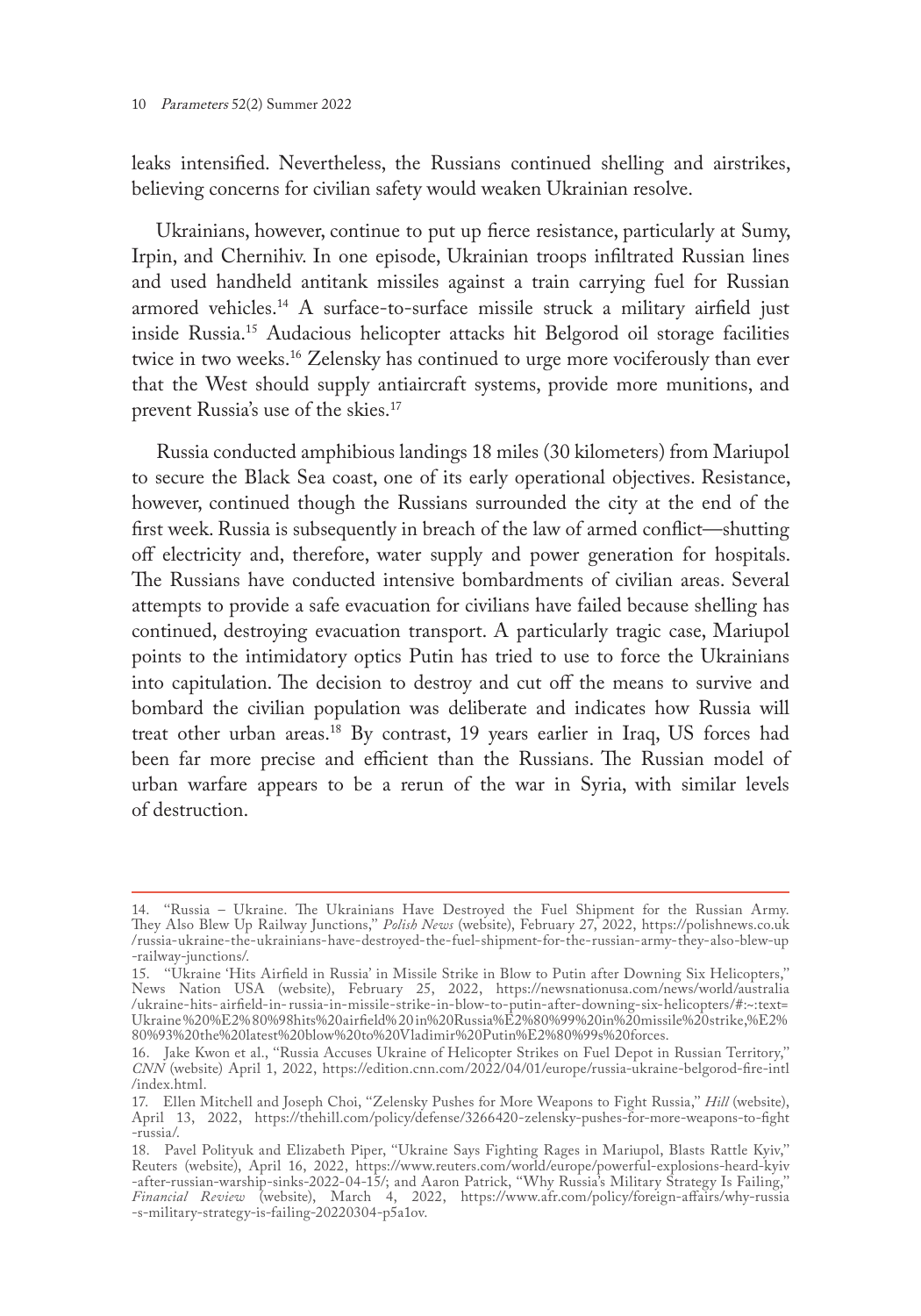Despite Putin's ability to overrun a territory, analysts have noted he lacks the manpower to secure his gains.<sup>19</sup> Moreover, he cannot simultaneously garrison and suppress Ukraine while posing a threat to NATO unless he intends to complete his plans in stages separated by long intervals of consolidation.

Time has become a critical factor. The deterioration of the Russian economy and the resupply of the Ukrainian resistance will strengthen over time, which means Putin is in a race to reduce major cities and take Kyiv, in particular, before the economic damage at home worsens. To thwart this strategy, the Ukrainians need to hold on and draw as much support as they can from the West, particularly in air-defense technologies, intelligence feeds, and financial support. By the beginning of April, exhaustion and attrition had forced Russian troops to withdraw from around Kyiv.20

#### **Russian Miscalculations**

Fear of NATO intervention is undoubtedly growing in Russia. Putin has threatened nuclear escalation as a "response to Western economic measures" and hinted the financial squeeze placed on Russia could be construed as an act of war. While such threats have deterred some Western intervention, the damage to the Russian economy has been severe. The ruble plunged to half its value in a day and continues to dive. While the Europeans and British have debated the importance of sanctioning oligarchs, the sanctions placed on the Russian central bank by the Western powers, especially the United States, created the most significant impact.

The Kremlin's response to growing international criticism has been to cut off social media and sever the Internet to isolate the Russian public and force them to depend on RusNet and a diet of pro-Putin television.<sup>21</sup> Maria Ovsyannikova, an editor at Channel One (a state broadcaster), protested during a live broadcast.The government placed subsequent doubt on her motives as she urged the European Union to abandon its sanctions.<sup>22</sup> Like so many others, the Russian government swept her from public view.

<sup>19.</sup> Alison Durkee, ''Russia's Soldier Shortage: Here's Why It's Recruiting Foreign Fighters,'' *Forbes* (website), March 10, 2022, [https://www.forbes.com/sites/alisondurkee/2022/03/10/does-russia](https://www.forbes.com/sites/alisondurkee/2022/03/10/does-russia-have-enough-troops-to-take-ukraine-heres-where-its-manpower-stands---and-why-its-recruiting-foreign-soldiers/?sh=7f55bffc4d82) [-have-enough-troops-to-take-ukraine-heres-where-its-manpower-stands- - -and-why-its-recruiting-foreign](https://www.forbes.com/sites/alisondurkee/2022/03/10/does-russia-have-enough-troops-to-take-ukraine-heres-where-its-manpower-stands---and-why-its-recruiting-foreign-soldiers/?sh=7f55bffc4d82) [-soldiers/?sh=7f55bffc4d82](https://www.forbes.com/sites/alisondurkee/2022/03/10/does-russia-have-enough-troops-to-take-ukraine-heres-where-its-manpower-stands---and-why-its-recruiting-foreign-soldiers/?sh=7f55bffc4d82).

<sup>20.</sup> David Martin, "Up to 6,000 Russians May Have Been Killed in Ukraine So Far, U.S. Official Estimates," *CBS News* (website), updated March 10, 2022, [https://www.cbsnews.com/news/ukraine-russia](https://www.cbsnews.com/news/ukraine-russia-death-toll-invasion/) [-death-toll-invasion/](https://www.cbsnews.com/news/ukraine-russia-death-toll-invasion/).

<sup>21.</sup> "Putin Hails Crimea Annexation and War with Lessons on Heroism," *BBC News* (website), March 18, 2022, [https://www.bbc.co.uk/news/world-europe-60793319.](https://www.bbc.co.uk/news/world-europe-60793319)

<sup>22.</sup> "Russian Protester Marina Osvyannikova Fined £200 after Interrupting Live News Bulletin," *itvNews*  (website), March 15, 2022, [https://www.itv.com/news/2022-03-15/lawyers-for-russian-no-war-protestor-say](https://www.itv.com/news/2022-03-15/lawyers-for-russian-no-war-protestor-say-nobody-knows-where-she-is) [-nobody-knows-where-she-is](https://www.itv.com/news/2022-03-15/lawyers-for-russian-no-war-protestor-say-nobody-knows-where-she-is).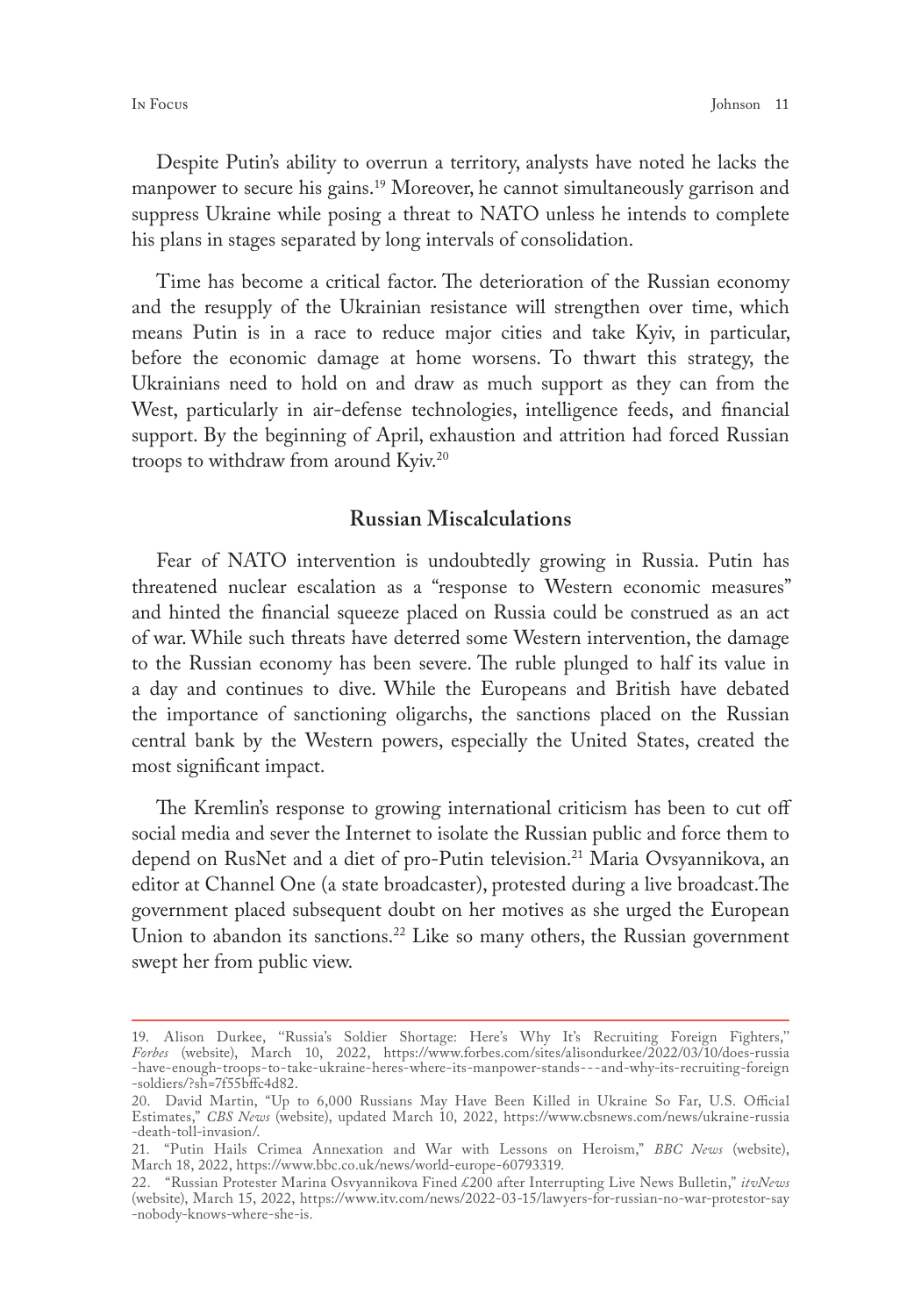#### 12 Parameters 52(2) Summer 2022

Some 13,000 protestors had been arrested by March 7, 2022.<sup>23</sup> Putin held a nationalist rally, and Russian state broadcasters have indulged in an evermore bizarre alternate universe of Kremlin propaganda. Russia claims it is "rescuing" Ukraine from Nazis, that there is no war going on, and that the Russian-speaking eastern Ukrainians are being subjected to ''genocide'' and makes no mention of the massacres conducted by Russian troops at Bucha or the indiscriminate bombardments of cities. Arrests continued until the "no war" protests started to dry up. The Russian police applied their usual heavy-handed tactics, and the litany of the Kremlin's repressive measures has brought back the Soviet Union in spirit and practice.<sup>24</sup>

Putin's objectives to improve Russia's security in the region and at home have become counterproductive despite attempts to conceal his miscalculated invasion. Stubbornly, Putin believes he can win in the face of setbacks. He intends to cow the West, survive through China's potential economic assistance, and crush all opposition with dictatorial measures he could then justify. He calculates he can withstand public opposition at home and thinks the West cannot sanction oil without crippling itself. He believes he can use threats to prevent NATO intervention, including Western calls for the provision of combat aircraft, No-Fly Zones for Ukraine, or even defensive weapons.<sup>25</sup> Putin believes it is a matter of time before he can defeat Ukrainian resistance, and there is no doubt it is in his officers' interests to convey a positive view of progress. Putin's arrest of Federal Security Service chiefs underscored how hazardous it would be to oppose the Russian leader.26 This action also reveals how he is trying, once again, to ensure he is not blamed for any failures.

The possibility of an extension of Russian coercion to the Arctic, Mediterranean, and Atlantic regions, Africa, the Middle East, and South Asia is among the less certain developments. Russian manpower shortages have forced Putin to recall private-military companies from Africa and the Middle East. By March 11, he was calling for volunteers from Russia and the former Soviet sphere, suggesting heavier losses than he expected. To mobilize Russia's full potential, Putin would have to admit the "special military operation" failed. Meanwhile, Zelensky has also

<sup>23.</sup> John Goodwin, ''Protesters in Russia Risk Arrest to Speak Out against Putin's War,'' *CBS News* (website), March 13, 2022, [https://www.cbsnews.com/news/protesters-in-russia-risk-arrest-to-speak-out-against-putins](https://www.cbsnews.com/news/protesters-in-russia-risk-arrest-to-speak-out-against-putins-war/) [-war/](https://www.cbsnews.com/news/protesters-in-russia-risk-arrest-to-speak-out-against-putins-war/).

<sup>24.</sup> Richard Cadey, ''Thousands Arrested during Anti-war Protests in Russia, Authorities Say,'' *Euronews* (website), March 6, 2022, [https://www.euronews.com/2022/03/06/thousands-arrested-during-anti-war](https://www.euronews.com/2022/03/06/thousands-arrested-during-anti-war-protests-in-russia-authorities-say) [-protests-in-russia-authorities-say](https://www.euronews.com/2022/03/06/thousands-arrested-during-anti-war-protests-in-russia-authorities-say); and James D. Walsh and Matt Stieb, ''Russia's Antiwar Protesters Are Terrified and Still Marching,'' *New York Magazine: The Intelligencer* (website), March 9, 2022, [https://](https://nymag.com/intelligencer/2022/03/russias-antiwar-protesters-are-terrified-and-still-marching.html) [nymag.com/intelligencer/2022/03/russias-antiwar-protesters-are-terrified-and-still-marching.html](https://nymag.com/intelligencer/2022/03/russias-antiwar-protesters-are-terrified-and-still-marching.html).

<sup>25.</sup> Callie Patteson, ''Russia Warns US against Arming Ukraine, Cites 'Unpredictable Consequences'," *New York Post* (website), April 15, 2022, [https://nypost.com/2022/04/15/russia-warns-us-against-arming](https://nypost.com/2022/04/15/russia-warns-us-against-arming-ukraine/) [-ukraine/.](https://nypost.com/2022/04/15/russia-warns-us-against-arming-ukraine/)

<sup>26.</sup> Liz George, ''Putin Arrests Russia's Own Spy Chiefs, Report Says," *American Military News* (website), March 14, 2022, [https://americanmilitarynews.com/2022/03/putin-arrests-russias-own-spy-chiefs-report](https://americanmilitarynews.com/2022/03/putin-arrests-russias-own-spy-chiefs-report-says/) [-says/.](https://americanmilitarynews.com/2022/03/putin-arrests-russias-own-spy-chiefs-report-says/)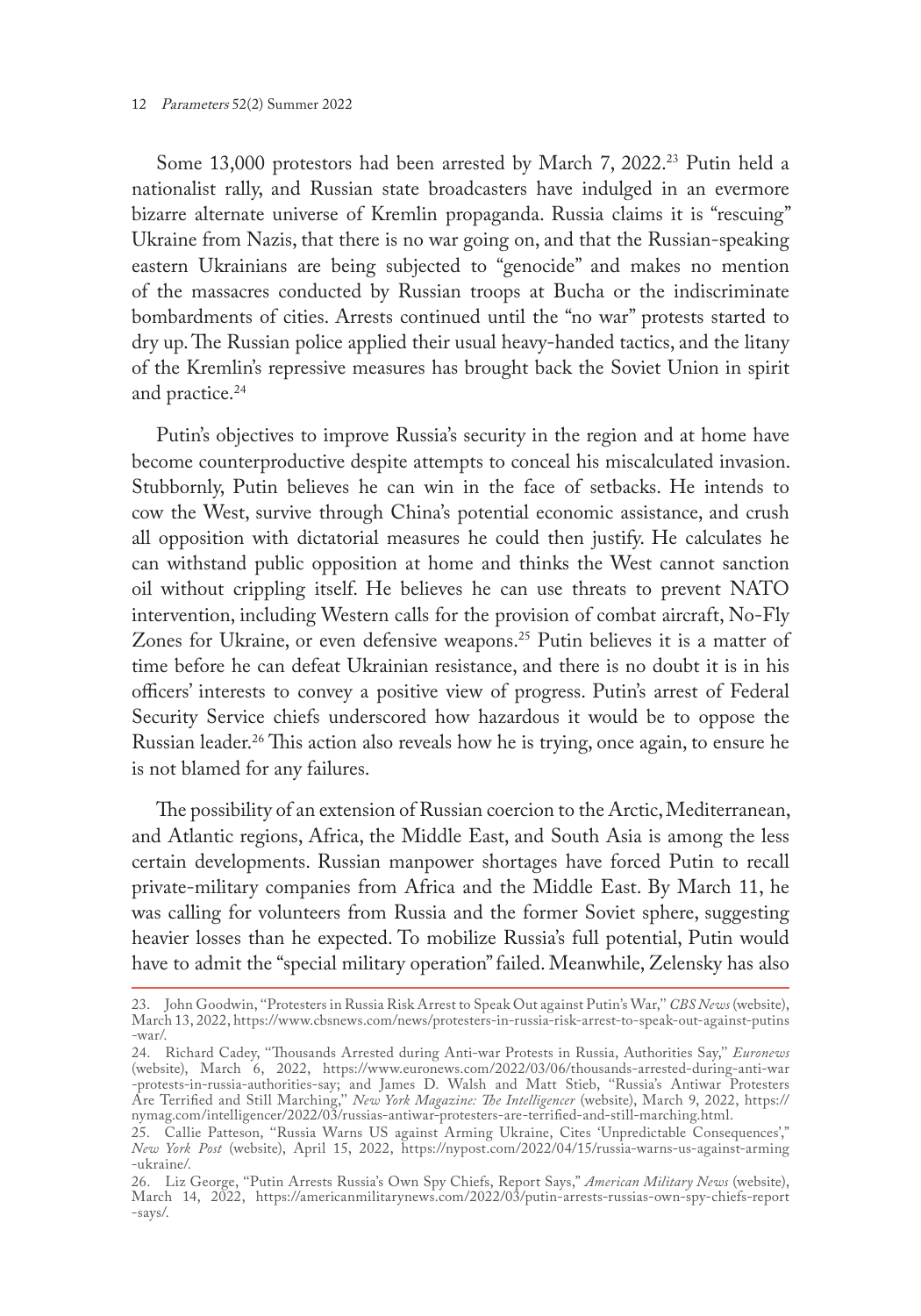called on Ukrainian peacekeeping personnel to return home, and he told men of fighting age they could not join their escaping families.

NATO's appetite for military intervention remains nonexistent. The primary reason for this aversion is to avoid direct conflict with Russia that could become a nuclear exchange if Putin, for example, actually used weapons of mass destruction. It is purely a question of avoidance, primarily through inexperience with how deterrence works in practice, with little consideration given to escalation control. There are legal and collective security questions, too. If any single NATO member engages in the conflict, the entire alliance will become involved. Such a move is dependent on US President Joe Biden, but there is no sign he will make this decision. Of course, the risk of Russia attacking Poland or other NATO members is still there, and intensive planning continues. American and British forces have reinforced the Eastern European flank of NATO, albeit with modest numbers, and a NATO fleet exercised in the High North. At the same time, Poland announced a significant increase in defense spending.<sup>27</sup>

The prevailing hopes heard in Western capitals are for civil unrest in Russia, or a palace coup, which might lead to a change of government. Both are improbable since Russian polls indicate the invasion has made Putin more popular as a "strong leader."28 Public protests in Russia can be closed down by the repressive tactics of the police and condemned as Western-inspired attacks on Russia. Sanctions may take years to have an effect and are used by the Kremlin as "evidence" of Western aggression. Internal changes in Russia would require a much greater confluence of setbacks: high inflation, deteriorating services, incompetent authorities, a succession of policy failures, and, crucially, military defeat. If the Ukrainians defeat the Russian army, civil unrest might unseat the president.

At this stage, both sides are considering the options and potential outcomes of the conflict. In Russia, Putin insists he is fighting to prevent genocide against Russian speakers in Donbas, a fantasy he peddled to justify the invasion.<sup>29</sup> Putin proclaimed his objective of "de-Nazifying" Ukraine, but the existence of far-right activism was sparse, and there was no evidence Ukraine was under the control of Nazis. Russian propagandists continue to claim the Ukrainians are welcoming

<sup>27.</sup> Leander Schaerlaeckens, "Poland Announces \$25B Defense Spending Spree," United Press International (website), September 15, 2008, [https://www.upi.com/Defense-News/2008/09/15/Poland](https://www.upi.com/Defense-News/2008/09/15/Poland - announces -25B -defense- spending- spree/ 57531221511051 /# :~: text= BRUSSELS % 2 C % 20Sept. % 2015 %20%28UPI%29%20 -- %20Poland% 20announces% 20%2425,missiles%20and%20short-%20and%20medium-ra nge%20m) [-announces-25B-defense-spending-spree/57531221511051/#](https://www.upi.com/Defense-News/2008/09/15/Poland - announces -25B -defense- spending- spree/ 57531221511051 /# :~: text= BRUSSELS % 2 C % 20Sept. % 2015 %20%28UPI%29%20 -- %20Poland% 20announces% 20%2425,missiles%20and%20short-%20and%20medium-ra nge%20m) :~:text=BRUSSELS%2C%20Sept.%2015%20 %28UPI%29%20 [--%20Poland%20announces%20%2425,missiles%20and%20short-%20and%20medium-ra](https://www.upi.com/Defense-News/2008/09/15/Poland - announces -25B -defense- spending- spree/ 57531221511051 /# :~: text= BRUSSELS % 2 C % 20Sept. % 2015 %20%28UPI%29%20 -- %20Poland% 20announces% 20%2425,missiles%20and%20short-%20and%20medium-ra nge%20m) [nge%20missiles%2C%20Klich%20said.](https://www.upi.com/Defense-News/2008/09/15/Poland - announces -25B -defense- spending- spree/ 57531221511051 /# :~: text= BRUSSELS % 2 C % 20Sept. % 2015 %20%28UPI%29%20 -- %20Poland% 20announces% 20%2425,missiles%20and%20short-%20and%20medium-ra nge%20m)

<sup>28.</sup> Maxim Alyukov, "In Russia, Opinion Polls Are a Political Weapon," Open Democracy (website), March 9, 2022, <https://www.opendemocracy.net/en/odr/russia-opinion-polls-war-ukraine/>; and "Russia's Approval of Putin Rises to 81% after Invasion of Ukraine: Survey," Mint (website), April 8, 2022, [https://](https://www.livemint.com/ news/ world/russias-approval-of-putin-rises-to-81-after-invasion-of-ukraine-survey-11649436499493.html) [www.livemint.com/news/world/russias-approval-of-putin-rises-to-81-after-invasion-of-ukraine-survey-1164](https://www.livemint.com/ news/ world/russias-approval-of-putin-rises-to-81-after-invasion-of-ukraine-survey-11649436499493.html) [9436499493.html.](https://www.livemint.com/ news/ world/russias-approval-of-putin-rises-to-81-after-invasion-of-ukraine-survey-11649436499493.html)

<sup>29.</sup> Patricia R. Blanco, ''How to Justify a War: Putin's Arguments for Invading Ukraine," *El País* (website), February 26, 2022, [https://english.elpais.com/international/2022-02-26/how-to-justify-a-war-putins](https://english.elpais.com/international/2022-02-26/how-to-justify-a-war-putins-arguments-for-invading-ukraine.html) [-arguments-for-invading-ukraine.html.](https://english.elpais.com/international/2022-02-26/how-to-justify-a-war-putins-arguments-for-invading-ukraine.html)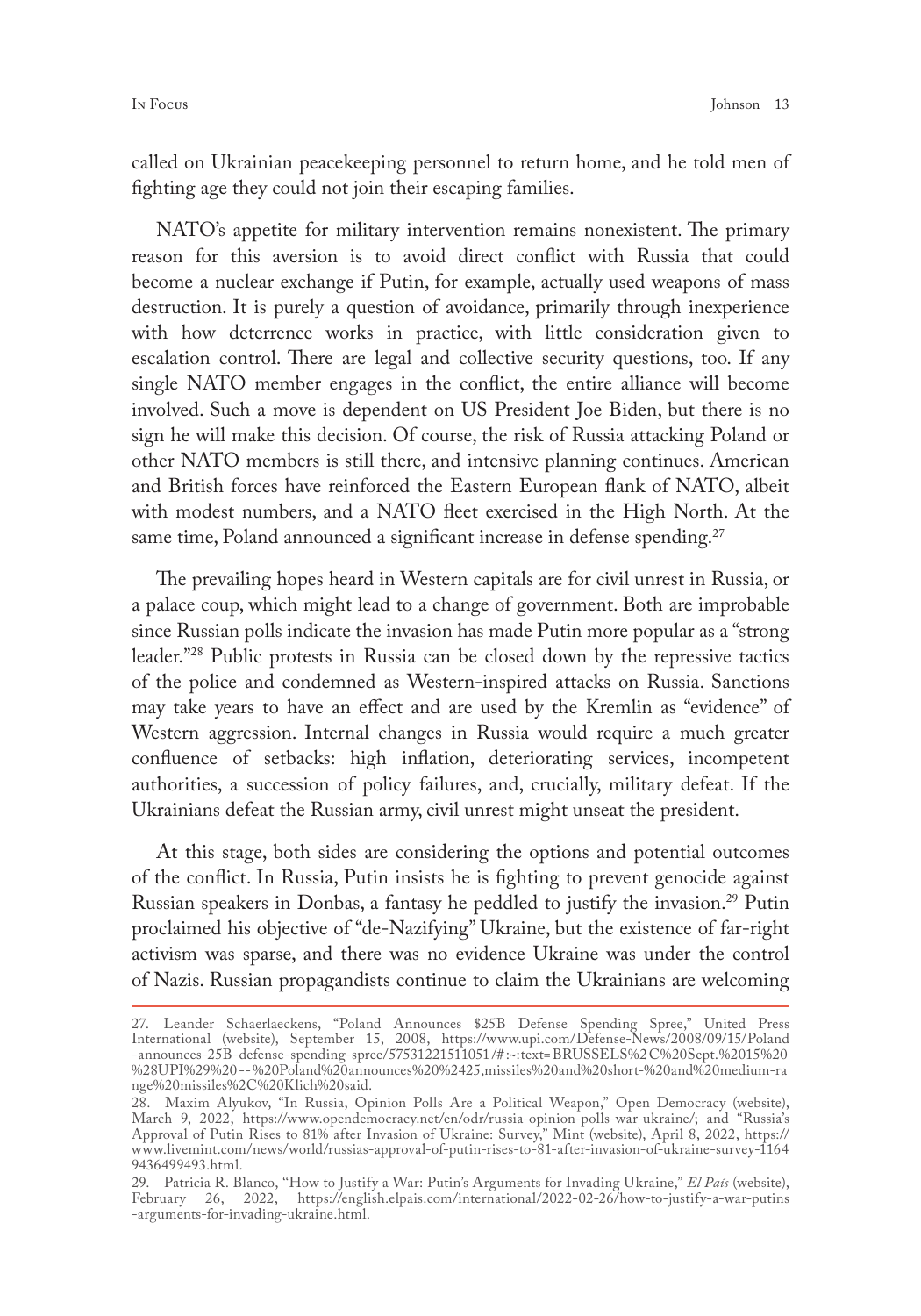"liberation," but this is nonsense. No one has greeted the Russian troops as anything more than invaders and oppressors.30

There was an option for talks with Ukraine, but Russia's offers to negotiate have not been sincere. Putin has demanded all his objectives be met and threatens the destruction of Ukraine if they are not met. His only reason for talks has been to keep NATO, or any UN mission, out of Ukraine. So far, he has avoided a ceasefire because this action might give other countries the opportunity to arrive and establish cordons or areas of control that would deprive Putin of a full military victory and make a resumption of the conflict more difficult.

Russia has looked to China for munitions and support. The United States has made it clear to Beijing that supplying the Russians with military assistance would lead to US sanctions on China. The Chinese are already suffering from the economic stresses of a real-estate crisis, suppressed Western markets, and the consequences of an authoritarian approach to COVID-19 restrictions. Consequently, Beijing has chosen to pretend not to support Putin and has blamed the United States for the conflict in Ukraine while looking to serve their national interests.31

Meanwhile, Europeans have refused to impose full sanctions on Russian oil. The revenues Putin can derive from oil, an estimated \$65 billion since the start of the war, are sufficient for him to continue funding the conflict, despite a fall in the value of the ruble and a potential decline in overall Russian production.<sup>32</sup> Efforts by European leaders to persuade Middle Eastern producers to pump more oil have failed as they see no reason to threaten fellow producers or flood the market and reduce prices when they could profit. Europeans lack the wherewithal to make the final step that would damage Russia irrevocably because the European continent has not diversified its fuel supply. After efforts to find alternative sources were explored (especially from the United States), the German government admitted it could only reduce to a 65 percent dependence on Russian oil after 12 months. Putin knew this, too. The British are glad with their Brexit decision, which has reduced UK reliance on Russian and European supplies.

<sup>30.</sup> Pjotr Sauer, "'Pure Orwell': How Russian State Media Spins Invasion as Liberation," *Guardian* (website), February 25, 2022, [https://www.theguardian.com/world/2022/feb/25/pure-orwell-how-russian-state-media](https://www.theguardian.com/world/2022/feb/25/pure-orwell-how-russian-state-media-spins-ukraine-invasion-as-liberation) [-spins-ukraine-invasion-as-liberation](https://www.theguardian.com/world/2022/feb/25/pure-orwell-how-russian-state-media-spins-ukraine-invasion-as-liberation).

<sup>31.</sup> Bill Gertz, ''China Blames U.S. for Inciting Ukraine Conflict: Foreign Ministry Faults Arms Sales to Kyiv," *Washington Times* (website), February 24, 2022, [https://www.washingtontimes.com/news/2022/feb](https://www.washingtontimes.com/news/2022/feb/24/china-blames-us-inciting-ukraine-conflict/) [/24/china-blames-us-inciting-ukraine-conflict/.](https://www.washingtontimes.com/news/2022/feb/24/china-blames-us-inciting-ukraine-conflict/)

<sup>32.</sup> ''Putin's War to Wipe Out 15 Years of Russian Economic Growth," *Bloomberg* (website), March 24, 2022, [https://www.bloomberg.com/news/articles/2022-03-24/putin-s-war-seen-wiping-out-15](https://www.bloomberg.com/news/articles/2022-03-24/putin-s-war-seen-wiping-out-15-years-of-russian-economic-growth) [-years-of-russian-economic-growth.](https://www.bloomberg.com/news/articles/2022-03-24/putin-s-war-seen-wiping-out-15-years-of-russian-economic-growth)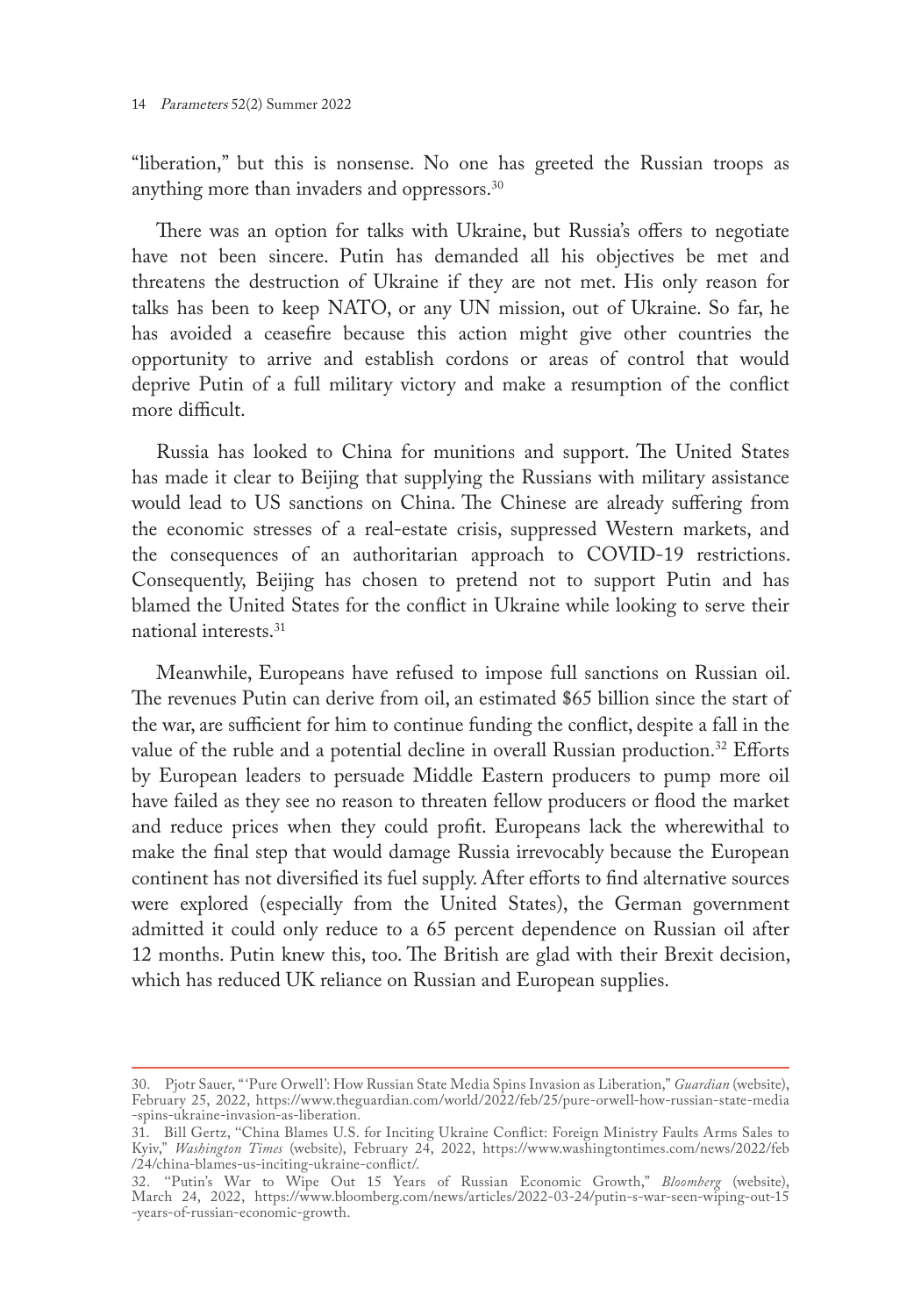Ukraine has fewer options. It can either seek a compromise peace with Russia, with all the attendant risks, or continue to fight. Ukrainian resilience is admirable but existential—by the fifth week of the war, for example, Mariupol was still defending itself despite massive bombardments. Drone footage shows a city in ruins and a population without water or electricity queuing for dwindling food supplies. Russian shelling and airstrikes have damaged over 90 percent of the structures, and survivors talk of bodies littering the streets or buried under the debris.<sup>33</sup>

Turkey's President Recep Tayyip Erdogan and France's President Emmanuel Macron have urged the Ukrainians to give up Mariupol and end the siege for "humanitarian" reasons.34 Both leaders favored such a concession as the prelude to more substantial negotiations on the war's end. Critics suggest these attempts had more to do with the Turkish and French domestic situations and the desire of Erdogan and Macron to appear to be "statesmen." On March 28, 2022, another round of tentative talks between Ukraine and Russia produced no results.<sup>35</sup>

Thus, Zelensky chose to fight on, continue to receive Western defensive weapons, and even reach out for offensive weapons from other countries. These weapons include heavier caliber missiles to strike Russia itself, armored vehicles, and aircraft. Poland could have sold its much-publicized stock of MiG29s to a third party who then offered them to the Ukrainians. Western powers, however, are still reluctant to take this step, anxious to avoid escalation. The United States and the United Kingdom have made it clear they would offer loitering munitions, such as Switchblades, to the Ukrainian army.

By early April, Ukraine remained open to the idea of talks and offered to continue its position as a neutral state, which Russia requested, but there is no sign Putin is going to conclude the conflict. Indeed, analysts regard the talks as a way for the Russian forces to reposition themselves and prepare for an envelopment of the Ukrainian troops in the eastern provinces—the anticipated attempt at a *Kesselschlacht*.

<sup>33.</sup> Olga Voitovich et al., '' 'Mariupol is Now Just Hell': Survivors and Drone Footage Reveal the Scale of Destruction," *CNN* (website), March 15, 2022, [https://edition.cnn.com/2022/03/15/europe/ukraine](https://edition.cnn.com/2022/03/15/europe/ukraine-mariupol-destruction-footage-intl/index.html) [-mariupol-destruction-footage-intl/index.html](https://edition.cnn.com/2022/03/15/europe/ukraine-mariupol-destruction-footage-intl/index.html); and ''Russia Releases Drone Footage Shows Mariupol Damage,'' *BBC News* (website), video, 1:11, April 13, 2022, [https://www.bbc.co.uk/news/av/world](https://www.bbc.co.uk/news/av/world-europe-61096385) [-europe-61096385](https://www.bbc.co.uk/news/av/world-europe-61096385).

<sup>34.</sup> Daniel Boffey and Peter Beaumont, "Macron Urges Putin to Allow Ukraine's Besieged Cities to Be Evacuated," *Guardian* (website), March 6, 2022, [https://www.theguardian.com/world/2022/mar/06](https://www.theguardian.com/world/2022/mar/06/mariupol-residents-prepare-to-leave-second-ceasefire-russia-ukraine) [/mariupol-residents-prepare-to-leave-second-ceasefire-russia-ukraine.](https://www.theguardian.com/world/2022/mar/06/mariupol-residents-prepare-to-leave-second-ceasefire-russia-ukraine)

<sup>35.</sup> Hannah Knowles et al., "European Leaders Reject Putin's Demand to Buy Gas in Rubles," *Washington Post* (website), March 31, 2022, [https://www.washingtonpost.com/world/2022/03/21/russia](https://www.washingtonpost.com/world/2022/03/21/russia-ukraine-war-news-putin-live-updates/) [-ukraine-war-news-putin-live-updates/](https://www.washingtonpost.com/world/2022/03/21/russia-ukraine-war-news-putin-live-updates/).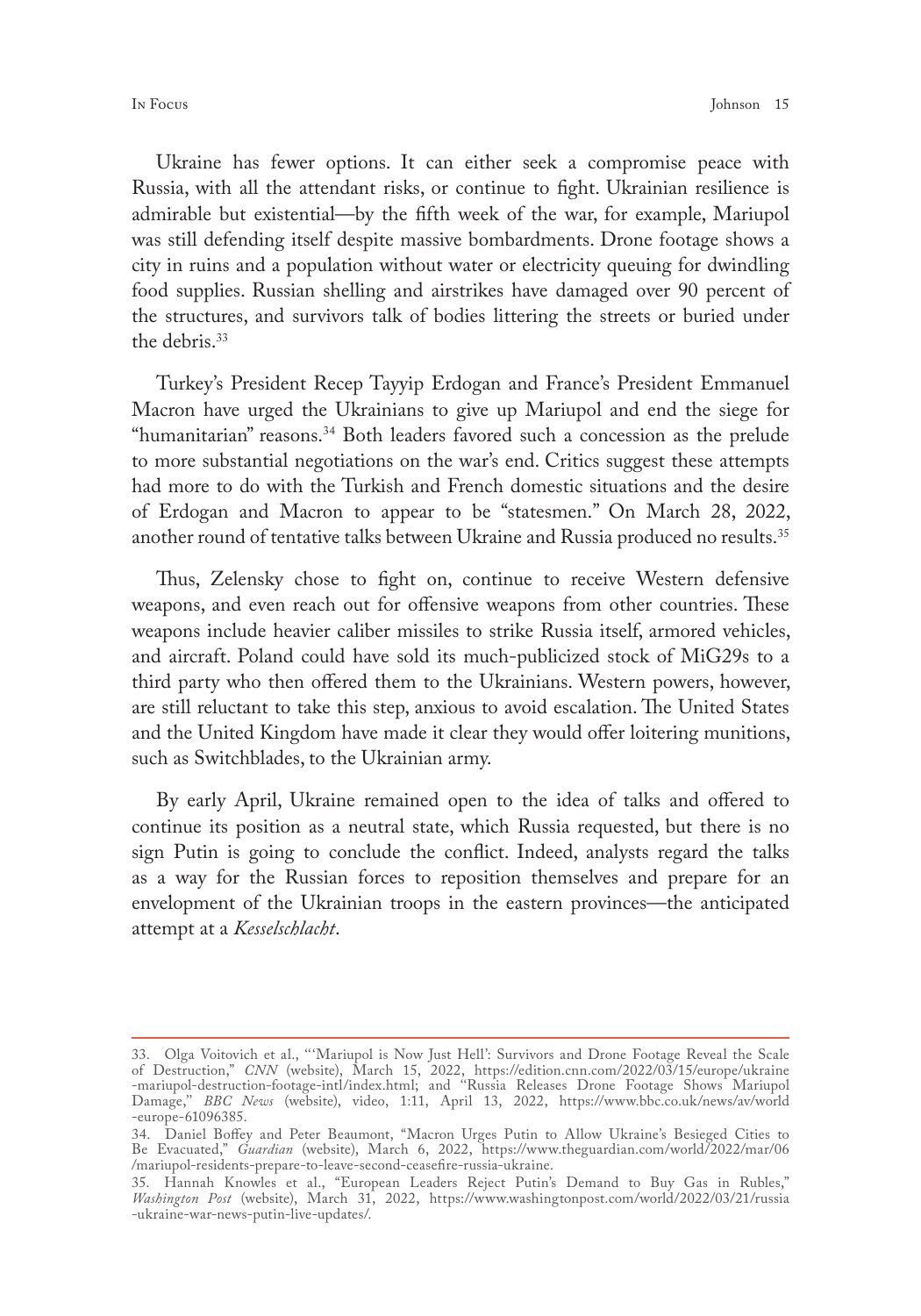### **The Changing Character of War**

Much seems conventional in the Russian war in Ukraine. It has been augmented with unconventional methods and intense fighting and marked by civilian suffering. Russia has the advantage in terms of mass, but Ukraine has been forced to overcome this asymmetry by using light infantry tactics to delay and destroy Russian columns. Russia's relative advantages have been eroded by the economic measures imposed by the West, Ukraine's steady mobilization of its manpower, and the provision of foreign equipment.

In information warfare, Ukraine has been able to win support from the West against Russia's clear breach of international law. In Russia, however, there is considerable support for the Kremlin's special military operation.

When assessing the determination to win and the role of leadership, there is a clear difference between Zelensky's popular and warm style and Putin's remote and cool style. Ukrainian morale and determination have been impressive, while Russian military morale has suffered amongst some units. Meanwhile, most of the Russian public appears to be completely unaware of the details of the conflict, being fed a diet purely of military successes. This withholding of information creates a potential vulnerability as setbacks come to light, such as the sinking of the Russian warship *Moskva* illustrates.36

Technological performance is a key feature of assessing this conflict, and Ukraine's anti-armor weapons have been successful. On the other hand, Russia possesses greater numbers of advanced fighters (like the SU-35), which it can deploy, and missiles (over 900 had been used by March 15, 2022). Russia also has more artillery and surface-to-surface missiles. Both forces possess drones for surveillance and strike. Ukraine maintains an advantage since Russian formations are easier to find and strike than the dispersed Ukrainians. The images of Ukrainian drone strikes also give the impression the Russians lack counter-drone technologies in sufficient numbers at the tactical level and rely instead on mass to achieve their objectives.

Russia has relied on area bombardments with a few precision-guided systems. While these bombardments significantly damage urban areas, they are easier to survive, giving the Ukrainians an advantage in urban warfare. Remarkable war footage comes from courageous reporting on the ground and drone cameras. The clips of blackened buildings, scorched windows, heaps of rubble and debris, and hollow walls from Mariupol resemble scenes from World War II in Europe or the battle for Mosul in Iraq. Shaken escapees spoke of bodies lying

<sup>36.</sup> Todd Prince, ''Sinking of Russia's Flagship Navy Vessel a 'Huge Psychological Boost' for Ukraine,'' RadioFreeEurope/RadioLiberty (website), April 16, 2022, [https://www.rferl.org/a/russia-moskva-sinking](https://www.rferl.org/a/russia-moskva-sinking-analysis-ukraine/31805559.html) [-analysis-ukraine/31805559.html.](https://www.rferl.org/a/russia-moskva-sinking-analysis-ukraine/31805559.html)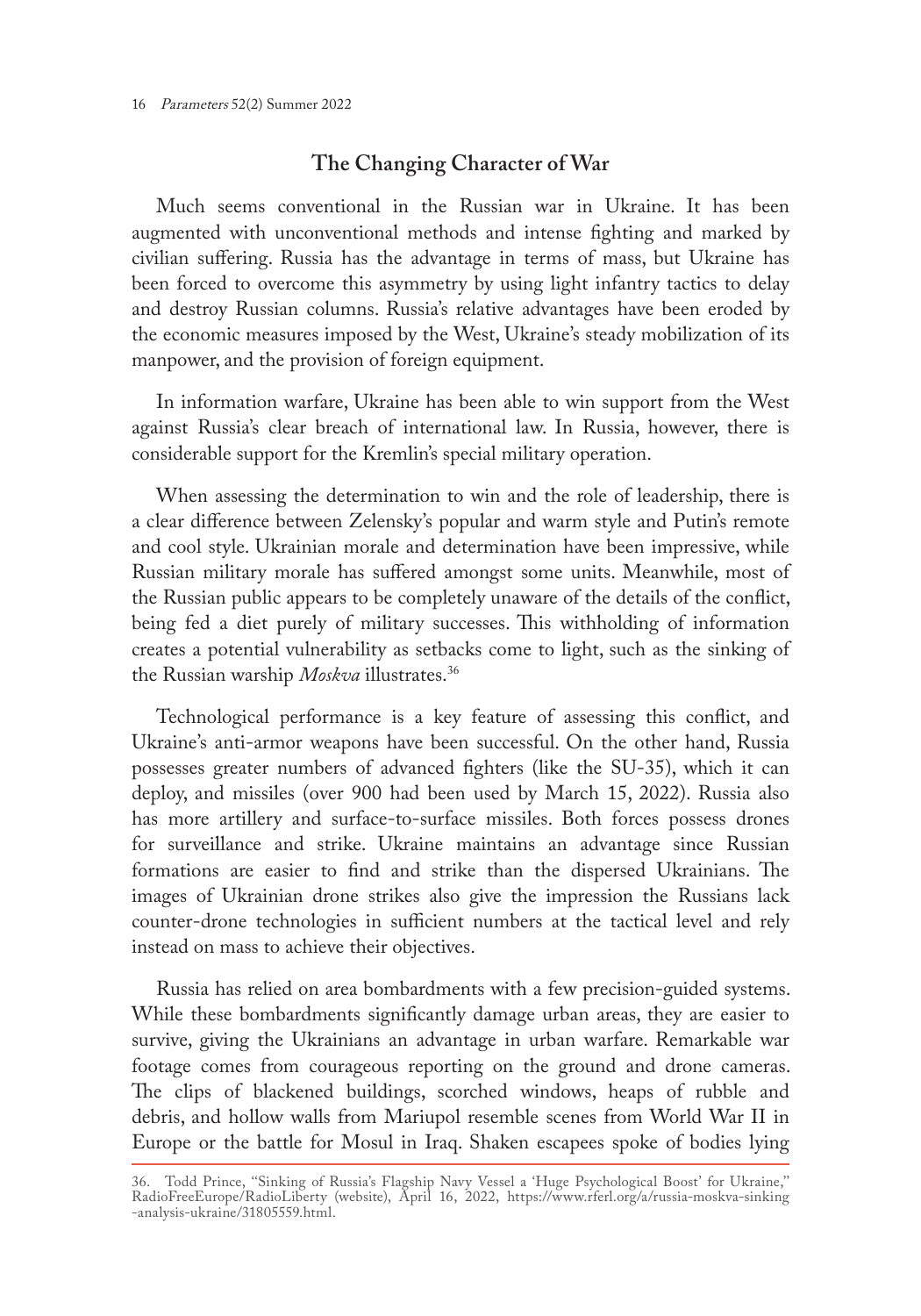in the streets because it was too dangerous to try and recover them because of the shelling. This operation is a twentieth-century war being fought with twenty-first-century weapons.

Competence in combined arms operations is evidently mixed in the Russian forces. The Russian coordination of fire and movement, while achieving progress along several major axes (such as westward from Kharkiv and north from Kherson), did not yield results for the advance on Kyiv from the north. The Russian doctrine of creating a wall of fires behind which its forces can maneuver along the axes of least resistance was not evident until the end of the first month of the war, perhaps because of logistical weaknesses. The doctrine of artillery-led operations depends on a secure, abundant, and efficient logistics chain. Russia's logistics chain has been substandard, and it may have shifted attention to operations in eastern Ukraine to shorten and reduce lines of communication.

Ukraine's logistics also face challenges. By the beginning of April, Ukraine had lost over 600 armored vehicles and 15 combat aircraft, but it had the advantage of being able to depend on local support. If necessary, its dispersed formations of infantry could forage for supplies. Weapons and ammunition have also flowed in steadily from the West. The United States has been generous in its supply of munitions, initially delivering 180 tons of munitions and an aid package worth \$200 million.37 Biden increased this amount in mid-March to \$1 billion and promised to increase aid to \$8 billion at a future date. Along with Europe, some 17,000 missiles have been dispatched to Ukraine. This action was significant, as Zelensky said, because the Ukrainians were using antitank and anti-aircraft missiles "20 times faster" than they were arriving.<sup>38</sup> Furious about the Western supplies, the Russians targeted a Ukrainian military base located near the city Yavoriv, 60 kilometers from the Polish border, with a missile strike because the location, an alleged Western munitions depot, had been used by NATO forces in the past to train Ukrainian soldiers.39

War also demands recovery from setbacks and adaptation. The failure of the Russian coup de main required a significant adjustment of strategy and tactics. Russia moved to a slower and more deliberate use of firepower to make progress. Levels of resistance and logistics challenges made progress even slower, which has

<sup>37.</sup> Ryan Morgan, US Just Sent 180 Tons of Weapons to Ukraine—More on the Way," *American Military News* (website), January 24, 2022, [https://americanmilitarynews.com/2022/01/us-just-sent-180-tons-of](https://americanmilitarynews.com/2022/01/us-just-sent-180-tons-of-weapons-to-ukraine-more-on-the-way/# :~:text=According %20to%20Reuters%2C%20the%20U.S.%20is%20sending%20a,administration%20warned%20Russia%20could%20invade%20%E2%80%9Cat%20any%20point.%E2%80%9D) [-weapons-to-ukraine-more-on-the-way/#:~:text=According%20to%20Reuters%2C%20the%20U.S.%20is%](https://americanmilitarynews.com/2022/01/us-just-sent-180-tons-of-weapons-to-ukraine-more-on-the-way/# :~:text=According %20to%20Reuters%2C%20the%20U.S.%20is%20sending%20a,administration%20warned%20Russia%20could%20invade%20%E2%80%9Cat%20any%20point.%E2%80%9D) [20sending%20a,administration%20warned%20Russia%20could%20invade%20%E2%80%9Cat%20any%2](https://americanmilitarynews.com/2022/01/us-just-sent-180-tons-of-weapons-to-ukraine-more-on-the-way/# :~:text=According %20to%20Reuters%2C%20the%20U.S.%20is%20sending%20a,administration%20warned%20Russia%20could%20invade%20%E2%80%9Cat%20any%20point.%E2%80%9D) [0point.%E2%80%9D.](https://americanmilitarynews.com/2022/01/us-just-sent-180-tons-of-weapons-to-ukraine-more-on-the-way/# :~:text=According %20to%20Reuters%2C%20the%20U.S.%20is%20sending%20a,administration%20warned%20Russia%20could%20invade%20%E2%80%9Cat%20any%20point.%E2%80%9D)

<sup>38.</sup> Zachary Cohen and Oren Liebermann, ''Ukraine Tells the US It Needs 500 Javelins and 500 Stingers Per Day,'' *CNN* (website), March 24, 2022, [https://edition.cnn.com/2022/03/24/politics/ukraine-us](https://edition.cnn.com/2022/03/24/politics/ukraine-us-request-javelin-stinger-missiles/index.html) [-request-javelin-stinger-missiles/index.html](https://edition.cnn.com/2022/03/24/politics/ukraine-us-request-javelin-stinger-missiles/index.html).

<sup>39.</sup> Stuart Lau, "Death Toll Rises to 35 in Russian Missile Strike on Base in Western Ukraine, Close to Poland's Border," Politico (website), March 13, 2022, [https://www.politico.eu/article/russia-missile-ukraine](https://www.politico.eu/article/russia-missile-ukraine-base-10-miles-poland-nato/) [-base-10-miles-poland-nato/](https://www.politico.eu/article/russia-missile-ukraine-base-10-miles-poland-nato/).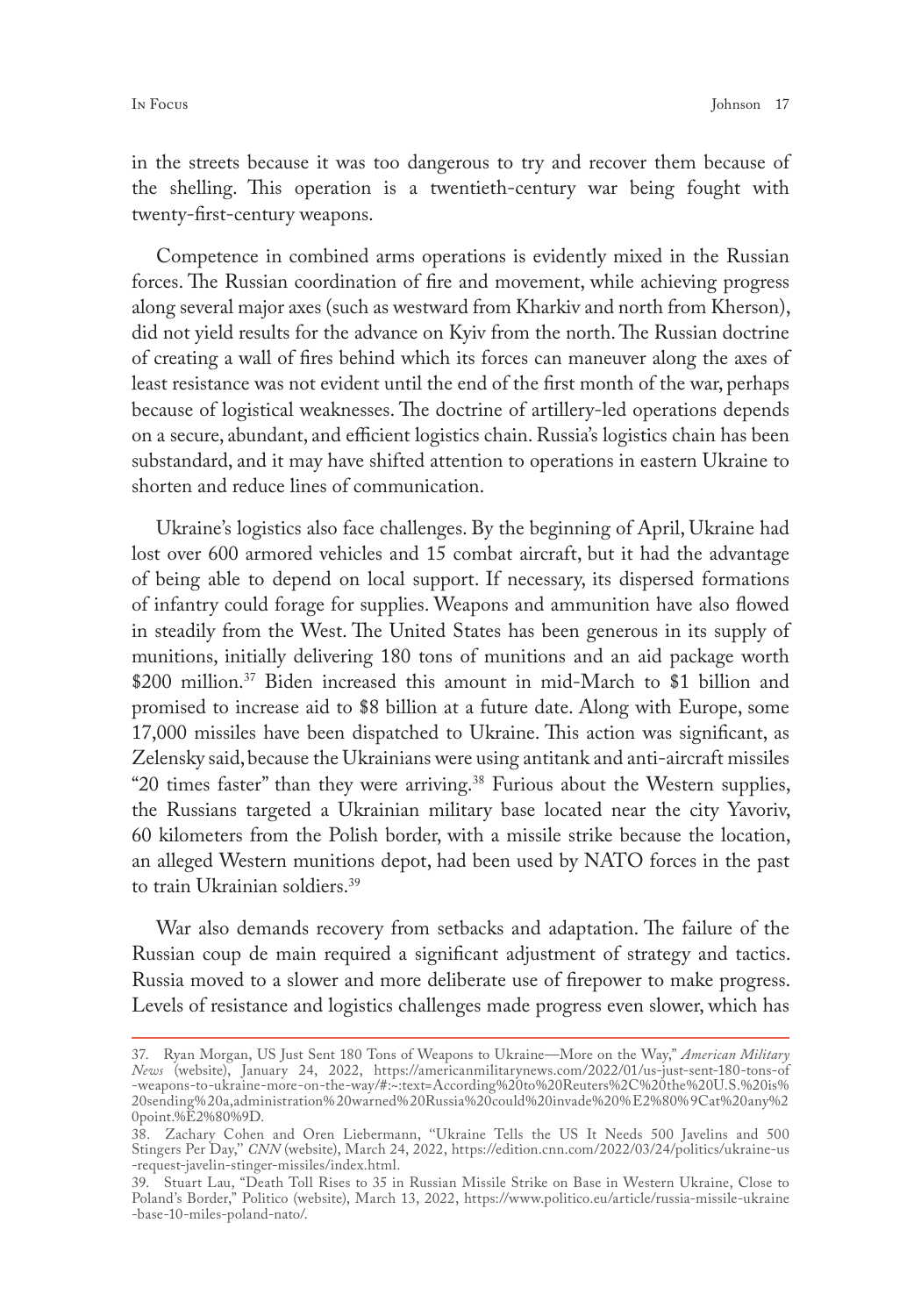imposed costs on the Russian economy. Additionally, the Russian army's officer corps has no tradition of self-critique and is therefore unlikely to change.

We can differentiate the character of war by assessing strategies and their political purpose. In terms of cost-benefit analyses, Putin's war is no longer worth the military success that Russia might have achieved. Putin has failed to grasp that Ukraine is now in an existential war, and the country will resist. Russia cannot achieve its strategic ends and risks a stalemate. Putin may be tempted to break the logjam with weapons of mass destruction. It seems more likely he will try to achieve a military "success" by capturing Mariupol and securing eastern Ukraine. He assumes the West will not intervene for fear of nuclear retaliation. Yet, there is a degree of political desperation in the Kremlin. For Putin, the war is existential, even if it is not for his countrymen, and full mobilization is an option. For its part, Ukraine can exhaust the Russian army and impose attrition. It can also extend the Russian flanks by opening up new threats geographically and conceptually in cyberspace or against Russia's hydrocarbons industries. Ultimately, the Ukrainians may be able to compel the Russians to make a choice: to persist and suffer irreparable losses or desist and achieve some compensatory peace.

At the time of writing, there are still significant risks in this conflict. The failure to export grain in the summer of 2022 or access humanitarian aid threatens a food security crisis in Ukraine, the Middle East, and North Africa. Russia could seek to exploit the situation by blaming the West. There is also a substantial threat of a radiological accident since there are nuclear power stations across Ukraine which Russian missiles could breach. The death tolls of such an accident would be large and long-term.

Unverified statistics put the figure of civilian deaths in the thousands, with 10 million displaced individuals and over 3 million refugees crossing the border into Poland and Moldova. These figures were revised to 4.5 million refugees and 11 million displaced internally.<sup>40</sup> The actual number is far higher.<sup>41</sup> There have been heart-rending scenes of children and families killed. Ukrainian parents wrote "children" in paint on their cars and homes, hoping to be spared, often without success. Columns of refugees passed the remains of cars and buses smashed by gunfire, their occupants lost. In Mariupol and Kharkiv, the numbers of civilian casualties rose rapidly. According to UN-verified figures, there were 549 civilian deaths and 957 injuries in Ukraine as of March 10 (the end of the second week of the war).

<sup>40.</sup> "How Many Ukrainians Have Fled Their Homes and Where Have They Gone?," *BBC News* (website), April 7, 2022,<https://www.bbc.co.uk/news/world-60555472>.

<sup>41.</sup> ''UN Records 1,892 Civilian Deaths in Ukraine since Beginning of War,'' *CNN* (website), April 13, 2022, https:// [edition.cnn.com/europe/live-news/ukraine-russia-putin-news-04-13-22/h\\_9b1e1a](https://edition.cnn.com/europe/live-news/ukraine-russia-putin-news-04-13-22/h_9b1e1a7797273fc0c3f11d14e88000fd) [7797273fc0c3f11d14e88000fd.](https://edition.cnn.com/europe/live-news/ukraine-russia-putin-news-04-13-22/h_9b1e1a7797273fc0c3f11d14e88000fd)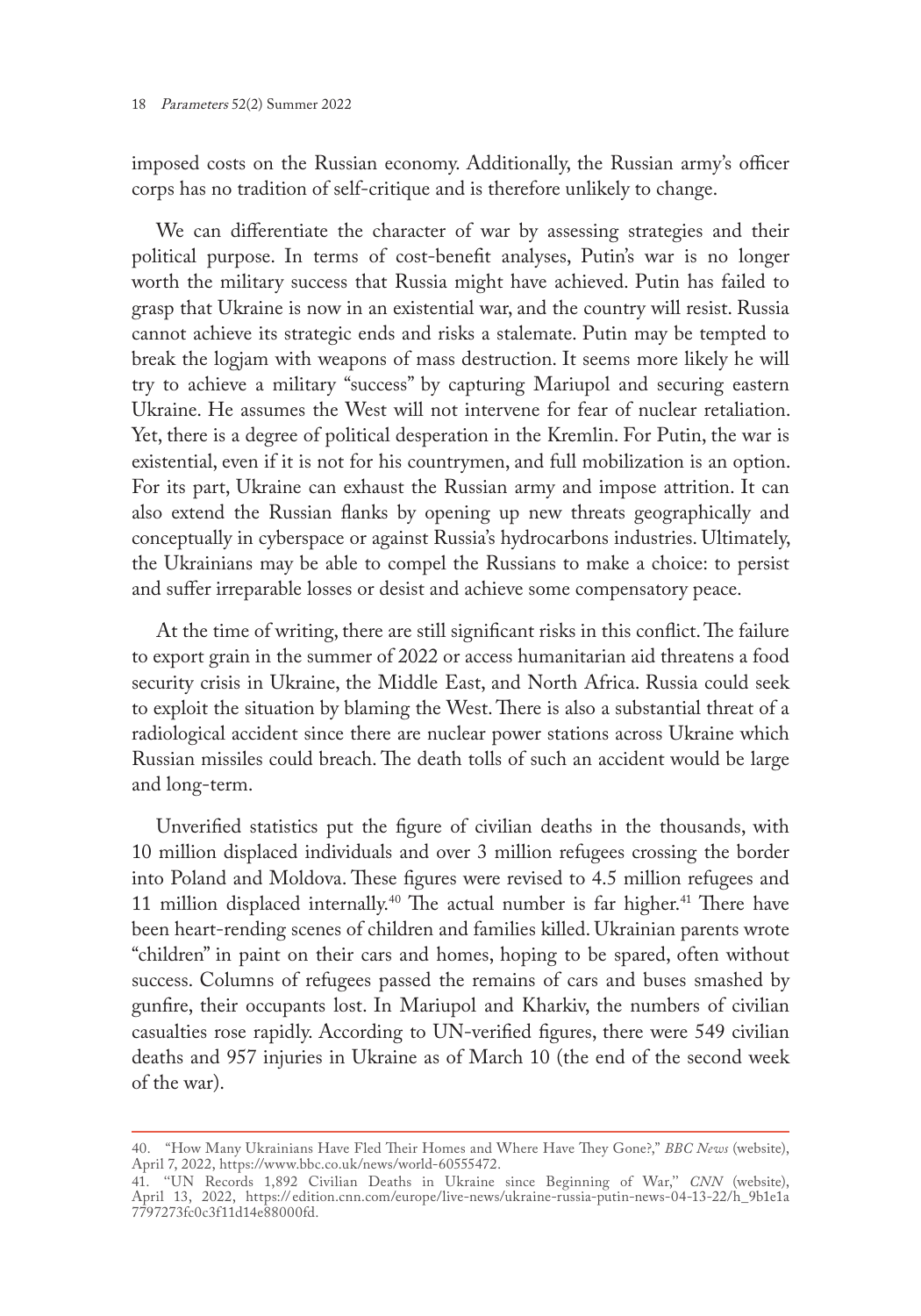The indiscipline of the Russian army produced another equally predictable and appalling by-product of war—atrocities. At Bucha, retreating Russian troops left behind the corpses of civilians they had shot down in the streets.<sup>42</sup> Survivors reported the casual nature of the abuse. Russian soldiers had murdered civilians, branded civilians with swastikas, raped girls as young as 10 years old, run over injured civilians with vehicles, and used grenades against terrified inhabitants sheltering in basements. The outrage was global, but the Kremlin denied it, inventing claims the United States staged the incidents despite photographic evidence and verbal testimony to the contrary. These were war crimes, and Biden was clear in his personal view of the atrocities, and so was the International Criminal Court, which had begun compiling evidence.<sup>43</sup>

The Russian war on Ukraine underscores six vital factors of armed conflict. The first three factors are adroit strategy, adapted to the context and changing conditions; the paramount importance of logistics; the criticality of fighting spirit and motivation. The second three factors—mass, greater firepower, and apparent technological superiority—have not conferred upon Russia the advantages it expected in the operational dimension. While Russia's operational dysfunctionality has prevented military success, the political miscalculations made by the Kremlin have been even more significant. Whether the Russian armed forces can correct their mistakes, the war remains an example of supreme folly conducted with shameful brutality.

Rob Johnson

Dr. Rob Johnson is the director of the Oxford Changing Character of War Centre, senior research fellow of Pembroke College, and associate of the Department of Politics and International Relations at the University of Oxford. He is also an adjunct professor at the Norwegian Defence University Staff College and an adjunct professor of strategic studies at Rennes School of Business.

<sup>42.</sup> "Ukraine War: Bucha Massacre Is a Game Changer – Ukraine Foreign Minister," *BBC News* (website), video, 2:21, April 4, 2022, [https://www.bbc.co.uk/news/av/world-europe-60989413.](https://www.bbc.co.uk/news/av/world-europe-60989413)

<sup>43.</sup> "Ukraine War: Russian Soldiers Accused of Carrying Out 'Genocide' in Bucha as Zelenskyy Says Concentrated Evil Has Visited Our Land'," *Sky News* (website), April 4, 2022, [https://news.sky.com/story](https://news.sky.com/story/ukraine-war-russian-soldiers-accused -of-carrying-out-a-genocide-in-bucha-as-zelenskyy-says-concentrated-evil-has-visited-our-land-12582123?fr=operanews) [/ukraine-war-russian-soldiers-accused-of-carrying-out-a-genocide-in-bucha-as-zelenskyy-says-concentrated](https://news.sky.com/story/ukraine-war-russian-soldiers-accused -of-carrying-out-a-genocide-in-bucha-as-zelenskyy-says-concentrated-evil-has-visited-our-land-12582123?fr=operanews) [-evil-has-visited-our-land-12582123?fr=operanews](https://news.sky.com/story/ukraine-war-russian-soldiers-accused -of-carrying-out-a-genocide-in-bucha-as-zelenskyy-says-concentrated-evil-has-visited-our-land-12582123?fr=operanews).